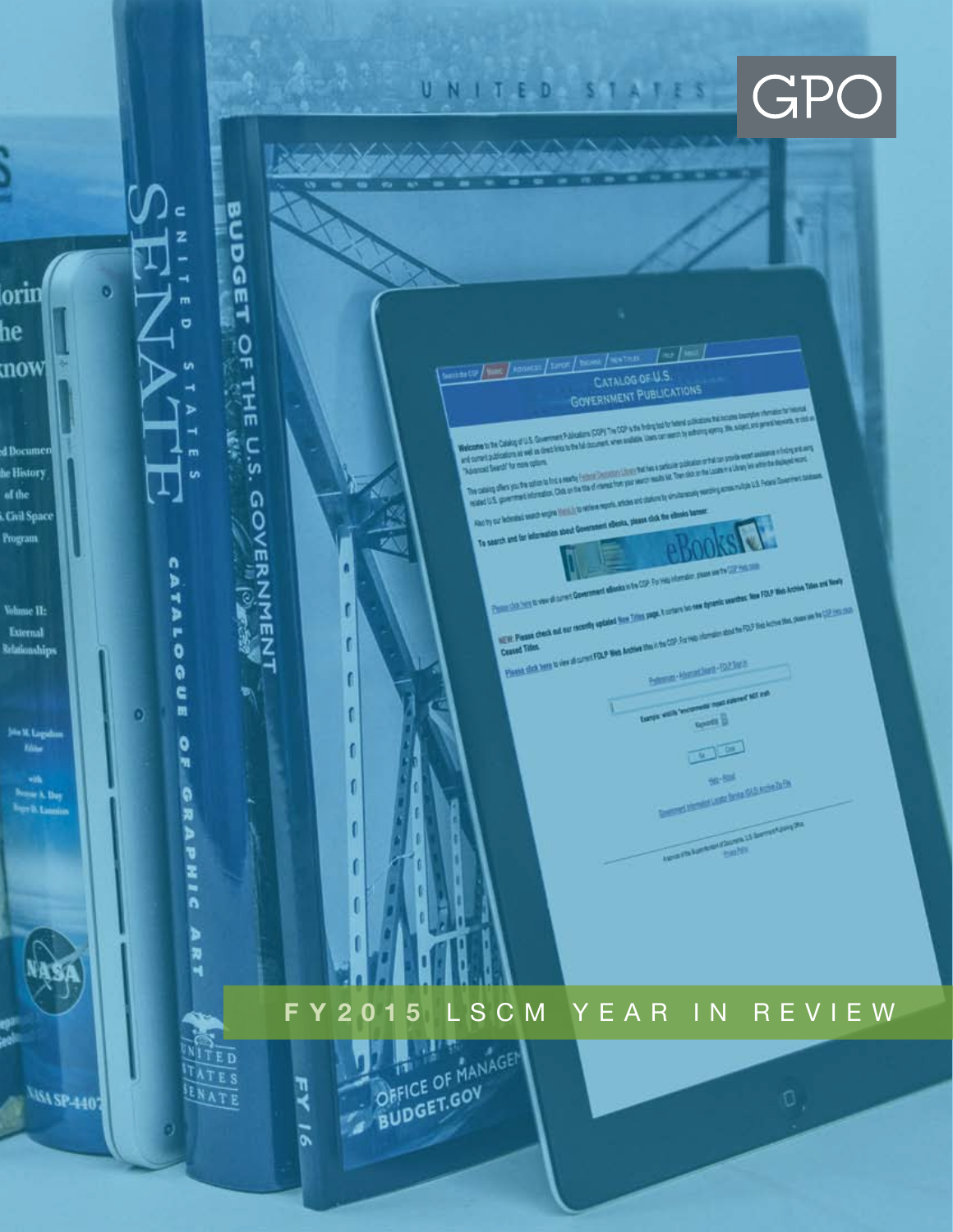#### TABLE OF CONTENTS

|  |  | ACRONYM AND ABBREVIATION GUIDE |  |  |
|--|--|--------------------------------|--|--|
|--|--|--------------------------------|--|--|

| FEDERAL DEPOSITORY LIBRARY PROGRAM                                                                          | $\overline{2}$ |
|-------------------------------------------------------------------------------------------------------------|----------------|
| <b>FDLP Forecast Study</b>                                                                                  | 2              |
| National Plan for Access to U.S. Government Information/<br><b>Federal Information Preservation Network</b> | 2              |
| Discarding from Regional Depository Library Collections                                                     | 3              |
| <b>GPO Partnerships</b>                                                                                     | 4              |
| GPO's Federal Digital System                                                                                | 4              |
| ISO 16363 Certification for FDsys (FDsys)                                                                   | $\overline{4}$ |
| FDLP Academy                                                                                                | 5              |
| FDLP Coordinator Certificate Pilot Program<br>i.                                                            | 6              |
| <b>FDLP Events</b>                                                                                          | 6              |
| December 2014 Depository Library Council<br>i.<br>Virtual Meeting: Focusing on Service                      | 6              |
| ii. April 2015 Depository Library Council                                                                   |                |
| Virtual Meeting: Navigating through Change -                                                                |                |
| The Conversation Continues                                                                                  | 6              |
| Depository Library Council                                                                                  | $\overline{7}$ |
| Welcoming a New Library to the FDLP                                                                         | $\overline{7}$ |
| Promoting the FDLP                                                                                          | $\overline{7}$ |
| Depository Library Spotlights                                                                               | 8              |
| <b>FDLP Guidance</b>                                                                                        | 8              |
| Public Access Assessments                                                                                   | 8              |
| <b>FDLP Connection</b>                                                                                      | 9              |
| Library Services System                                                                                     | 9              |
| Needs and Offers Tool                                                                                       | 9              |
| Web Archiving                                                                                               | 10             |
| <b>FDLP Web Services</b>                                                                                    | 10             |
| FDLP.gov<br>i.                                                                                              | 10             |
| ii. Ben's Guide to the U.S. Government                                                                      | 10             |
| iii. Digitization Projects Registry                                                                         | 10             |
| GPO Participation & Collaboration in Outside Groups                                                         | 11             |
| FDLP Outreach: In-Person & Virtual Events                                                                   | 11             |
| <b>CATALOGING &amp; INDEXING PROGRAM</b>                                                                    | 14             |
| National Bibliographic Records Inventory Initiative                                                         | 14             |
| GPO in Top 10 of Original Catalogers in the World                                                           | 14             |
| Catalog of U.S. Government Publications                                                                     | 15             |
| Resource Description and Access                                                                             | 15             |
| <b>Classification Guidelines Revision Project</b>                                                           |                |
| Cataloging Guidelines                                                                                       | 15             |
| Cataloging Record Distribution Program                                                                      | 16             |
| List of Classes Update Project                                                                              | 16             |
| <b>INTERNATIONAL EXCHANGE SERVICE</b>                                                                       | 16             |
| <b>BY-LAW PROGRAM</b>                                                                                       | 16             |
| <b>METRICS</b>                                                                                              | 17             |
| <b>CLOSING</b>                                                                                              | 17             |
|                                                                                                             |                |

| American Association of Law Libraries: AALL                                |
|----------------------------------------------------------------------------|
| American Library Association: ALA                                          |
| Catalog of U.S. Government Publications: CGP                               |
| Cataloging & Indexing Program: <b>C&amp;I</b>                              |
| Cataloging Record Distribution Program: <b>CRDP</b>                        |
| Coalition for Networked Information: CNI                                   |
| Depository Library Council Meeting & Federal Depository                    |
| Library Conference: Meeting & Conference                                   |
| Depository Library Council: DLC                                            |
| Federal Agencies Digitization Guidelines Initiative: FADGI                 |
| Federal Depository Library Directory: FDLD                                 |
| Federal Depository Library Program Coordinator<br>Certificate Program: CCP |
| Federal Depository Library Program: FDLP                                   |
| Federal Library and Information Network: FEDLINK                           |
| GPO's Federal Digital System: FDsys                                        |
| Integrated Library System: ILS                                             |
| International Conference on Digital Preservation: <b>iPres</b>             |
| Library of Congress: LC                                                    |
| Library Services & Content Management: LSCM                                |
| Library Services System: LSS                                               |
| Maps and Geospatial Information Round Table: MAGIRT                        |
| National Archives & Records Administration: NARA                           |
| National Bibliographic Records Inventory Initiative: NBRII                 |
| North American Precis Syndicate: NAPS                                      |
| Persistent Uniform Resource Locators: PURLs                                |
| Preservation and Reformatting Section: PARS                                |
| Program for Cooperative Cataloging: <b>PCC</b>                             |
| Public Access Assessment: PAA                                              |
| Public Library Association: PLA                                            |
| Reference and User Services Association: RUSA                              |
| Resource Description and Access: RDA                                       |
| Society for Imaging Science and Technology: IS&T                           |
| Special Libraries Association: SLA                                         |
| Trustworthy Digital Repository: TDR                                        |
| U.S. Government Publishing Office: GPO                                     |
| University of North Texas: UNT                                             |
|                                                                            |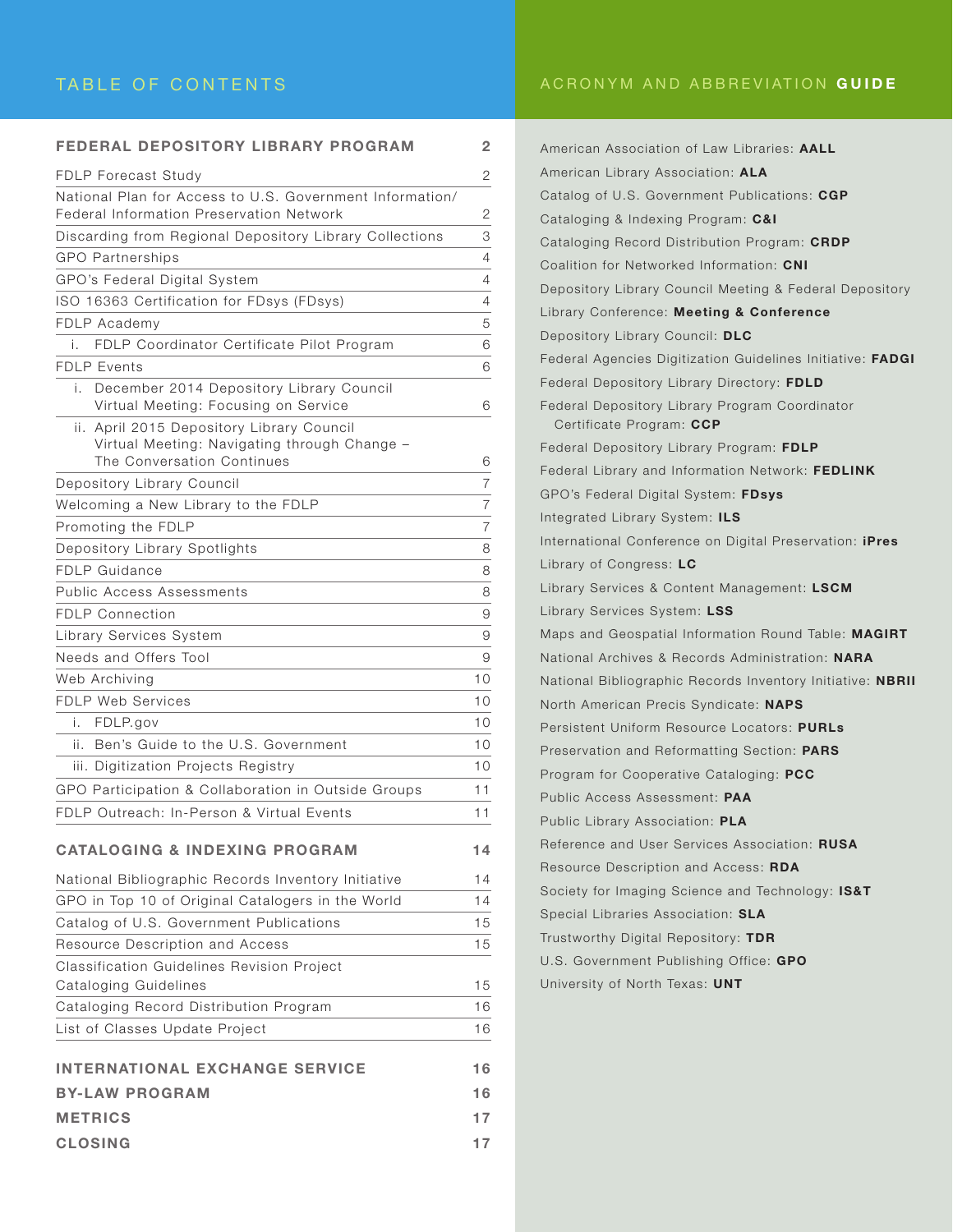

Dear Federal depository library partners,

Looking back on FY 2015 (October 2014 - September 2015), it was a year filled with milestones and change that demonstrate the U.S. Government Publishing Office's (GPO's) and the Federal Depository Library Program's (FDLP's) positive direction for the future.

In December 2014, President Barack Obama signed into law H.R. 83, the legislation that provided consolidated and further continuing appropriations for FY 2015. Section 1301 of that legislation officially changed the name of the U.S. Government Printing Office to the U.S. Government Publishing Office. Publishing reflects the increasingly prominent role that GPO plays in providing access to Government information in digital formats through the agency's Federal Digital System (FDsys), Catalog of U.S. Government Publications (CGP), apps, eBooks, and related technologies. The information needs of Congress, Federal agencies, and the public have evolved beyond print and GPO has transformed itself to meet its customers' needs.

This name change really symbolizes the digital transformation that has been underway at the agency for many years now. The name change also set in motion countless logistical and administrative changes that were necessary to change over 150 years worth of branding! As you have seen from us throughout the year, we have been introducing new promotional items, new logos and website design, and new forms, to name a few. Thank you for helping us advance awareness of our new name by changing references from "Printing Office" to "Publishing Office" on your websites and in your library!

Following suit with our name change, in January 2015, we hit another milestone. Library Services and Content Management (LSCM) cataloged the first document published with GPO's new name. It was the **Satellite** Television Access and Viewer Rights Act: report of the Committee on Commerce, Science and Transportation on S. 2799.

Just a short time later, in March 2015, I was given the responsibility and honor of serving as the new Managing Director of LSCM. After spending three decades at GPO in various roles that have all supported our information dissemination programs, I am proud and happy to take the reins of the unit and lead our continuing transformation.

Throughout the year, we have also been celebrating and reflecting on several other historical milestones, all revolving around the year 1895. This year marks the 120th anniversary of these key events in FDLP history.

- n The Printing Act of 1895, the direct antecedent of Title 44, United States Code, transferred administration of the FDLP from the Department of the Interior to GPO and launched the distribution of executive department publications to depositories.
- n Also in 1895, GPO hired its first librarian, Adelaide R. Hasse. Between 1895 and 1903, the Superintendent of Document (SuDocs) classification system was developed by Ms. Hasse.
- The first depository shipment, on July 17, 1895, contained eleven Congressional publications and was distributed to our (then) 420 Federal depository libraries.

Fast forward to FY 2015, and the FDLP is going strong with over 1,150 Federal depository library partners throughout the U.S. and our territories. We are proud of and grateful for the work you do each and every day to Keep America Informed all these years later. For our part here at GPO, we work in support of four programs, all appropriated by Congress:

- **n** The Federal Depository Library Program
- The Cataloging & Indexing Program
- The International Exchange Service
- **n** The By-Law Program

Throughout this report, you will read about these four programs and the projects and recent activities we have undertaken to support those programs.

On behalf of the staff in GPO's LSCM business unit, I am happy to present to you our accomplishments for FY 2015.

With Warm Regards,

Jaune Beyer Hall

Laurie Hall Managing Director, Library Services & Content Management Acting Superintendent of Documents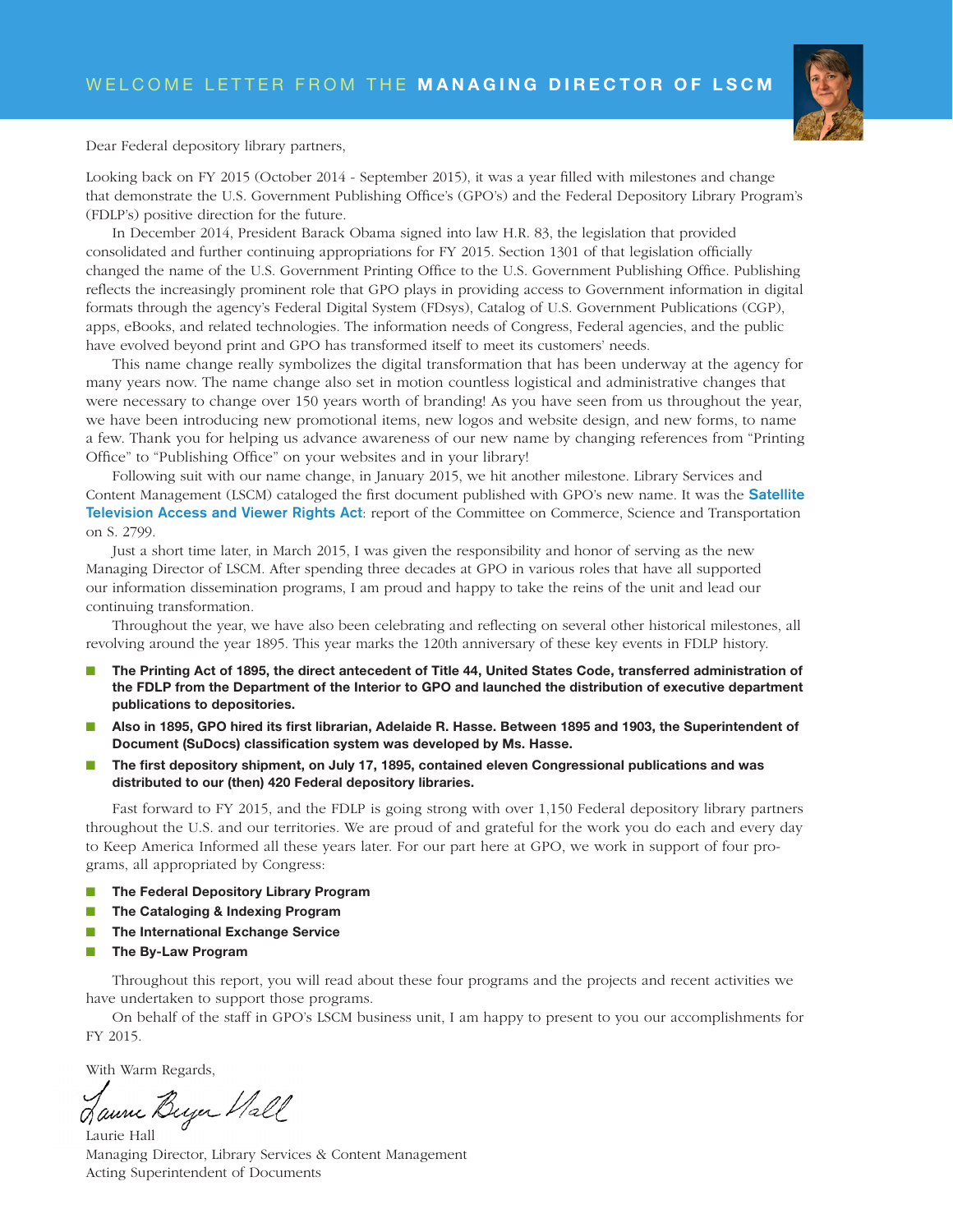As authorized by Chapter 19 of Title 44, U.S.C., the mission of the FDLP is to provide for no-fee, ready, and permanent public access to Federal Government information, now and for future generations. The vision of the FDLP is to provide U.S. Government information when and where it is needed, in order to ensure an informed citizenry and an improved quality of life.

Through this historic U.S. Government program, GPO disseminates information products from all three branches of the Federal Government to approximately 1,150 libraries nationwide designated as Federal depository libraries, directly by law or as depositories designated by their Representatives and Senators. Federal depository libraries maintain and provide free public access to Federal Government information products and provide expert assistance in navigating those resources. Providing free online access to Government publications is provided under the authority of Chapter 41 of Title 44, U.S.C., via FDsys.

## FDLP Forecast Study

Begun in 2012, the FDLP Forecast Study queried Federal depository libraries about pressing issues, goals, needs, and views of the ideal FDLP of the future.

Three tools were used to collect data from the FDLP community.

- Library Forecast Questionnaires: A questionnaire gathered data about conditions in each individual depository library, issues each library faced and anticipated for the future, and asked each library what GPO could do to assist them in providing free public access to U.S. Government information.
- **State Forecast Questionnaires:** A questionnaire gathered data about conditions depository libraries in a state or region (through consensus) faced and anticipated for the future, and asked what GPO could do to assist them in providing free public access to U.S. Government information.
- **State Focused Action Plans (SFAPs):** This survey asked FDLP libraries in states or regions to document initiatives and activities they planned to implement in the next five years.

Data from the Study is being used to develop ongoing GPO programs and services for libraries, inform the strategic direction of LSCM, and cultivate the National Plan for Access to U.S. Government Information.

The FDLP Forecast Study Final Report was released in FY 2015. Project documents, Forecast Study results, themed Working Papers, and State Focused Action Plans can be found on the FDLP Forecast Study Project Page.

## **National Plan for Access to U.S. Government Information/ Federal Information Preservation Network (FIPNet)**

The National Plan for Access to U.S. Government Information is a framework document of actions and outcomes that applies a user-centric approach to permanent public access to our Government's information assets. Whether in a library or online, our goal is to create, sustain, and enhance Superintendent of Documents public information programs to ensure Federal Government information is acquired, cataloged, digitized, made findable, disseminated broadly, and preserved for future generations. The goal will be achieved through short and long-term strategies that strengthen and expand both the Federal Depository Library Program and the Cataloging and Indexing Program. Our vision is "to provide Government information when and where it is needed."

In order to achieve this vision, the National Plan sets the groundwork and provides long-term strategies for the success and growth of:

- The Federal Depository Library Program (statutory program)
- The Cataloging & Indexing Program (statutory program)
- The Federal Information Preservation Network (FIPNet) (new GPO strategic initiative)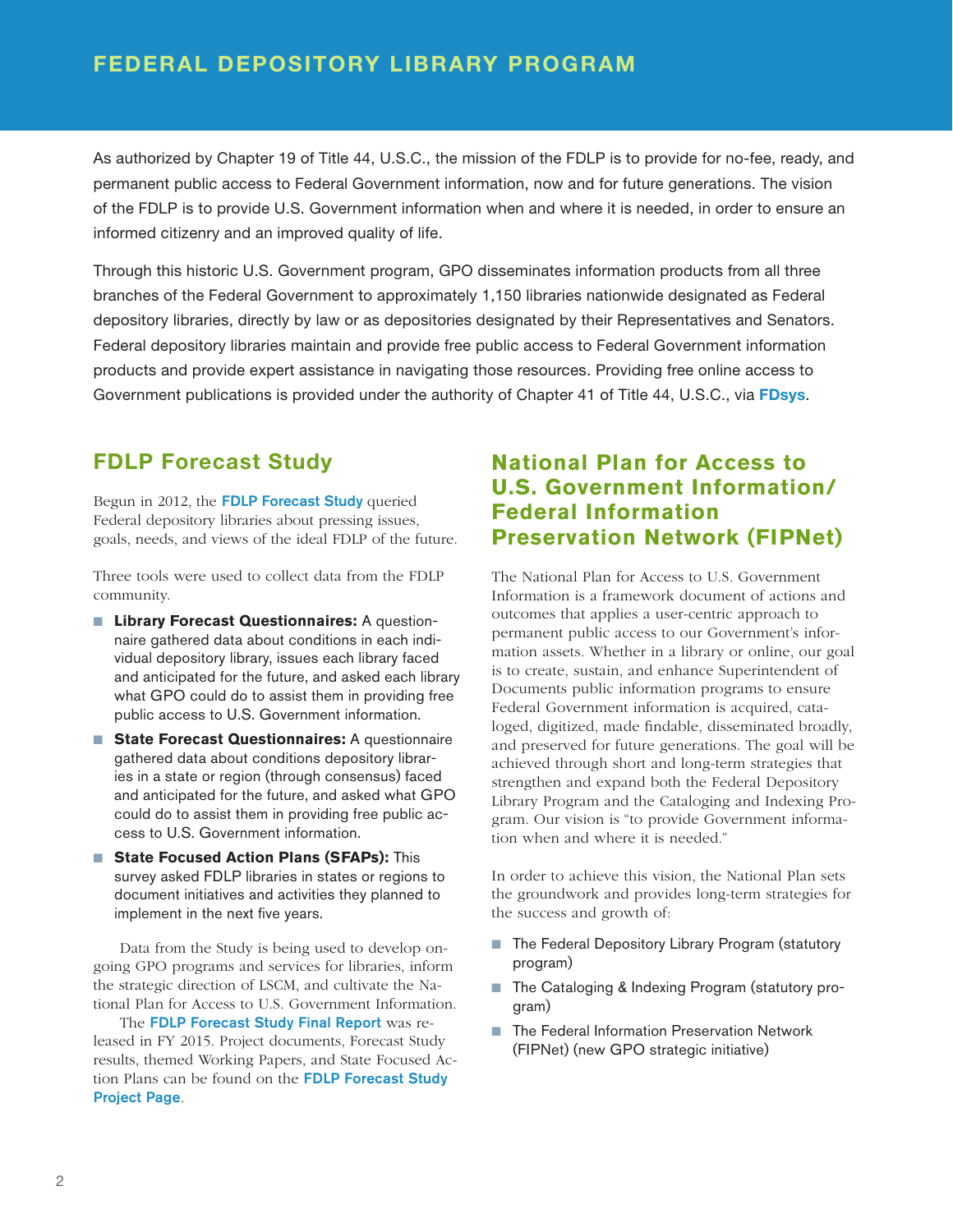FIPNet is a strategy for a collaborative network of information professionals working in various partner roles to ensure access to the national collection of Government information for future generations. In addition to our long-standing, historic statutory programs, the creation of FIPNet affords the public with guaranteed, long-term access to resources, materials, and expertise from libraries, Government entities, coalitions, and organizations. This initiative will ensure permanent public access to historic, at-risk publications and resources of significant value to the public. Depository libraries will benefit from the added resources and the sustainability of those resources for their patrons. Based on formal partnerships with GPO, FIPNet partners will provide an added guarantee that our rich history will be accessible for future generations to come. Learn more by visiting the FIPNet page on FDLP.gov.

In FY 2015, LSCM:

- Launched an outreach and awareness campaign that included the following:
	- Depository Library Council Virtual Meeting: Focusing on Service
	- Meeting with the American Library Association's Washington Office
	- Meeting with National Libraries and the Library of **Congress**
	- Depository Library Council Virtual Meeting: Navigating through Change
	- Meetings with the Institute of Museum and Library Services
	- Federal Information Preservation Network (FIPNet): A National Dialogue
	- Various Meetings at the American Library Association's Midwinter Meeting and Annual **Conference**
	- Various Meetings at the American Association of Law Libraries Annual Meeting
	- Meeting with representatives from TRAIL (Technical Report Archive & Image Library)
	- Follow-Up Meeting with National Libraries and the Library of Congress
- Signed the first FIPNet partnership agreement with the University of North Texas

Learn more and access reports, presentations, and related documents by visiting the **National Plan for** Access to U.S. Government Information Project Page.

### Discarding from Regional Depository Library Collections

What began as a **discussion document** in the summer of 2014, the Superintendent of Documents draft policy, which would allow regional depository libraries to withdraw materials under certain circumstances, came closer to implementation in FY 2015.

GPO had received feedback from the Depository Library Council, regional depository librarians, and library associations, and during the first quarter of FY 2015, actions were taken to address the concerns expressed.

- Work continued on creating a comprehensive National Bibliographic Records Inventory.
- GPO began the initial process to seek certification for FDsys as a Trustworthy Digital Repository (TDR), in compliance with the International Organization for Standardization (ISO 16363).
- A survey was conducted of regional depository libraries to determine how they would employ the discard policy and to obtain baseline data for geographic distribution of tangible copies.

 In July 2015, GPO Director Davita Vance-Cooks transmitted the proposed policy, Government Publications Authorized for Discard by Regional Depository Libraries, to the Joint Committee on Printing (JCP) for approval. Within a month, GPO received a letter with the JCP's approval with an added third stipulation that "a minimum of four tangible copies of the publication exist in the FDLP distributed geographically." Read the JCP response letter, along with Director Vance-Cooks' original approval request.

In FY 2016, GPO will work with regional depository libraries to develop and test processes and workflows. The policy does not yet have an effective date. For more information about the discard policy, see the presentation from the December 2014 virtual meeting, "The Draft Regional Discard Policy – Tell Me More, Tell Me More."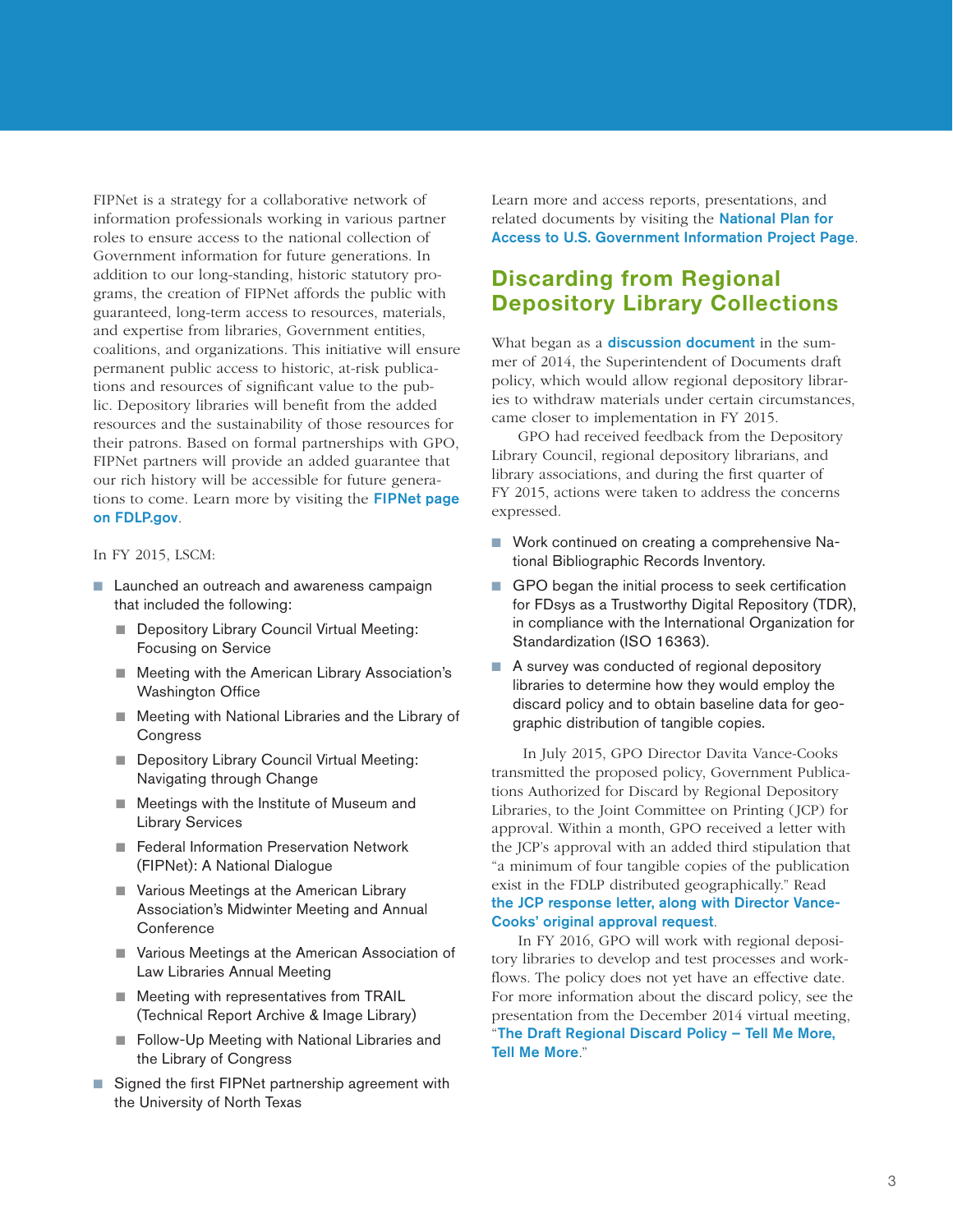## **GPO Partnerships**

Since 1997, GPO has developed strategic partnerships with Federal depository libraries and other Federal agencies to increase access to electronic Federal information. All branches of Federal Government are increasingly transitioning away from print, and fewer agencies and Federal materials are coming to GPO for publishing. This is due to budgetary pressures, Open Government initiatives, and increasing access to electronic solutions.

One avenue to address this has been to develop strategic partnerships to ensure permanent public access to electronic content, assist depositories in providing access to electronic material, and help libraries better manage their depository collections. Partnerships also allow GPO to take advantage of the expertise and services of Federal depository librarians and Federal agencies.

GPO currently maintains partnerships with 16 depository libraries, eight Federal agencies, and two institutions.

During FY 2015, LSCM:

- Renewed our ongoing partnership with Government Information Online, Ask a Librarian
	- In FY 2015, 346 askGPO incidents were forwarded to GIO librarians.
- Began work on cooperative cataloging partnerships with the University of Colorado, Boulder and the Colorado School of Mines to provide access to over 1,400 total bibliographic records in the CGP for print and digital versions of the USGS Bulletins.
- Signed a permanent public access partnership agreement with Illinois State University to provide access to 16 bibliographic records for digital versions of posters from World War I.
- Completed work on the cooperative cataloging partnership with the University of Montana (2011 - 2015)
	- Approximately 324 bibliographic records for publications from the U.S. Forest Service were added to the CGP in the last year of the partnership.

## GPO's Federal Digital System (FDsys)

FDsys provides free online access to official publications from all three branches of the Federal Government. The content in FDsys is available in multiple formats including PDF, XML, audio, and photographs. FDsys provides access to digitized historical content and serial publications that are updated daily.

GPO adds content to FDsys regularly and continuously implements enhancements to system functionality. FDsys offers the public access to approximately 50 collections of U.S. Government information, and over 11 million documents are indexed by the FDsys search engine. GPO's Office of Programs, Strategy, & Technology (PST) manages FDsys and works closely with LSCM and other GPO business units on continuous enhancements and additions to FDsys content and functionalities.

In FY 2015, LSCM staff continued work with PST to increase content in FDsys.

While continuing to add current content to existing FDsys collections, LSCM began work to increase public access to historical content. The following will be made available to the public beginning in FY 2016.

- Volumes of the Bound Congressional Record dating from 1873 – 1997
- Volumes of the historic Federal Register dating from 1936 – 1994 (in collaboration with the Office of the Federal Register)
- Historical Annual Reports of the Public Printer from 1859 – 2014

Work was completed in FY 2015 toward the introduction of the next generation of GPO's public access system, currently known as FDsys. Underway since 2013, this work has been dedicated to enhancing the way the public interacts with GPO's online offerings, including the development of a responsive user interface, a new Open Source search engine, the capability to link related publications, a mobile-friendly presence, and other improvements based on extensive stakeholder engagement during the design and development process. The new system was revealed shortly after the second session of the 114th Congress, convened in early 2016, with the introduction of govinfo. Though in beta, govinfo improves upon FDsys with a modern, easy-to-use look and feel that syncs with the need of today's Government information users for quick and effective digital access across a variety of digital platforms. Following a period of testing and finalizing the system's features, govinfo will become GPO's digital system of record—the third such system since GPO inaugurated online access in 1994—and FDsys will be retired from service.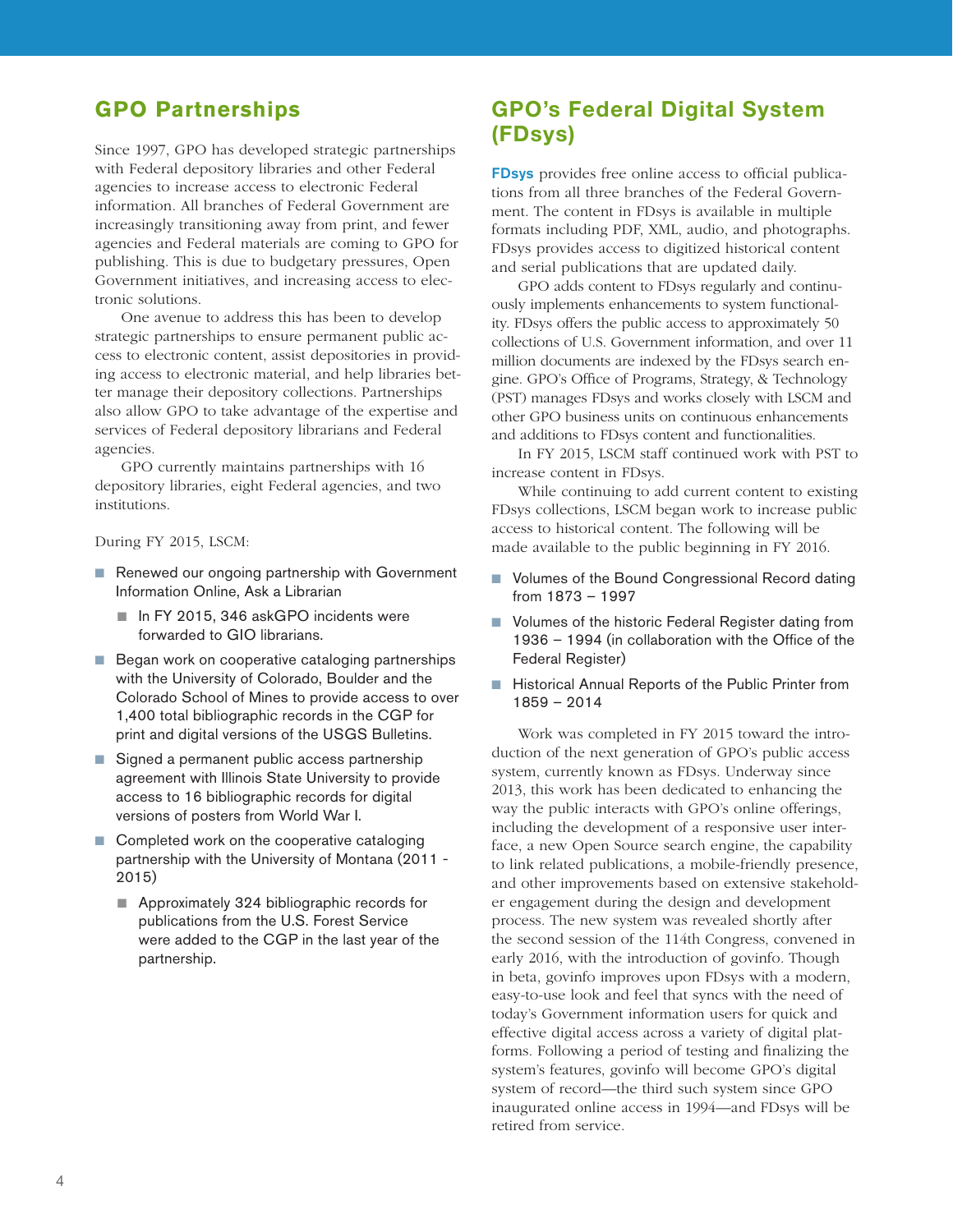#### ISO 16363 Certification for FDsys

From its conception in 2005, the then "Future Digital System" (now known as FDsys) was designed to ingest, preserve, and provide access to the information produced by the U.S. Government. FDsys was to be developed according to standards and guidelines accepted by the digital preservation and library community at the time, including OAIS framework compliance. By January 2015, external stakeholders were eager for FDsys to pass an external audit of Trustworthy Digital Repository criteria.

In order to pass an external audit, GPO would be required to gather evidence, document procedures and policies, and adhere to best practices for digital preservation, sustainability, and viability for FDsys, in addition to coordinating similar documentation and potential process changes within business units, including PST and LSCM. Goals and objectives were identified for a vision and project plan in order to prepare. In early 2015, GPO took the necessary steps to gain a National Digital Stewardship Resident to commit to the full-time organization of these documents and explore the viability of securing certification under the ISO 16363 standard once an auditing body was presented having received certification under ISO 16919.

While a number of digital repositories have already been certified as TRAC-compliant, none of them are operated by Federal agencies. A certification under ISO 16363 will reinforce GPO's commitment to its mission of ensuring effective public access to Government information through its assured preservation in digital formats. To begin the audit process, GPO was selected by the Library of Congress and the National Institute of Museum and Library Services in December 2014 as one of five institutions to receive a resident through the National Digital Stewardship Residency (NDSR) program. Under this program, host institutions are provided with a resident for one year to work on a significant digital stewardship project.

Jessica Tieman, the NDSR resident, has assisted GPO in preparing an initial review and analysis of all repository documentation and evidence, creating a gap analysis against the requirements for the ISO 16363 certification, and currently leads the Trusted Digital Repository Team. She has been with GPO since June 2015. This team, comprised of both PST and LSCM staff, meet bi-weekly to discuss the current status of gathering and developing documentation necessary for the audit. Additionally, the NDSR resident conducted outreach with 12 TRAC-certified and OAIS-compliant digital preservation repositories to gather feedback from the digital preservation community regarding standards-based certification of repositories to identify

how GPO should successfully identify with and verify the designation of "trustworthiness." The resident is in the process of completing a full internal audit, including interviews with personnel, to be shared with GPO at the end of her residency in June 2016.

#### FDLP Academy

The **FDLP Academy** was launched by LSCM in FY 2014 as a new resource for educational tools on U.S. Government information. This educational program was created to support the FDLP community and to advance Federal Government information literacy.

The mission of the FDLP Academy is to create and deliver enhanced educational opportunities to the FDLP community by fostering collaboration, facilitating knowledge sharing, applying new methods, and using multiple mediums.

The FDLP Academy enhances Federal Government information knowledge through events and conferences coordinated by GPO and webinars and webcasts on a wide variety of Government information topics. Many sessions are presented by GPO staff, while others are presented by staff from other Federal agencies and from members of the FDLP community, as recruited and hosted by GPO.

#### In FY 2015, LSCM:

- Presented 69 webinars with over 8,200 registrants
- Recorded 14 webcasts with over 1,300 views
- Launched the FDLP Training Assistance Center tool
- Launched the FDLP Coordinator Certificate Program with an eight-week Pilot course
- Presented a booth display at the American Library Association's Annual Conference to over 500 visitors
- Hosted DLC Virtual Meeting: Focusing on Service
- Hosted DLC Virtual Meeting: Navigating through Change: The Conversation Continues

FDLP Academy resources include:

- An FDLP Events Calendar with information on upcoming events and related registration information;
- A Webinars & Webcasts Archive with links to recordings and handouts of all past webinars and webcasts, categorized by learning track (FDsys, GPO, Agency, or FDLP Community);
- An Events & Conferences page with information about GPO's annual FDLP events;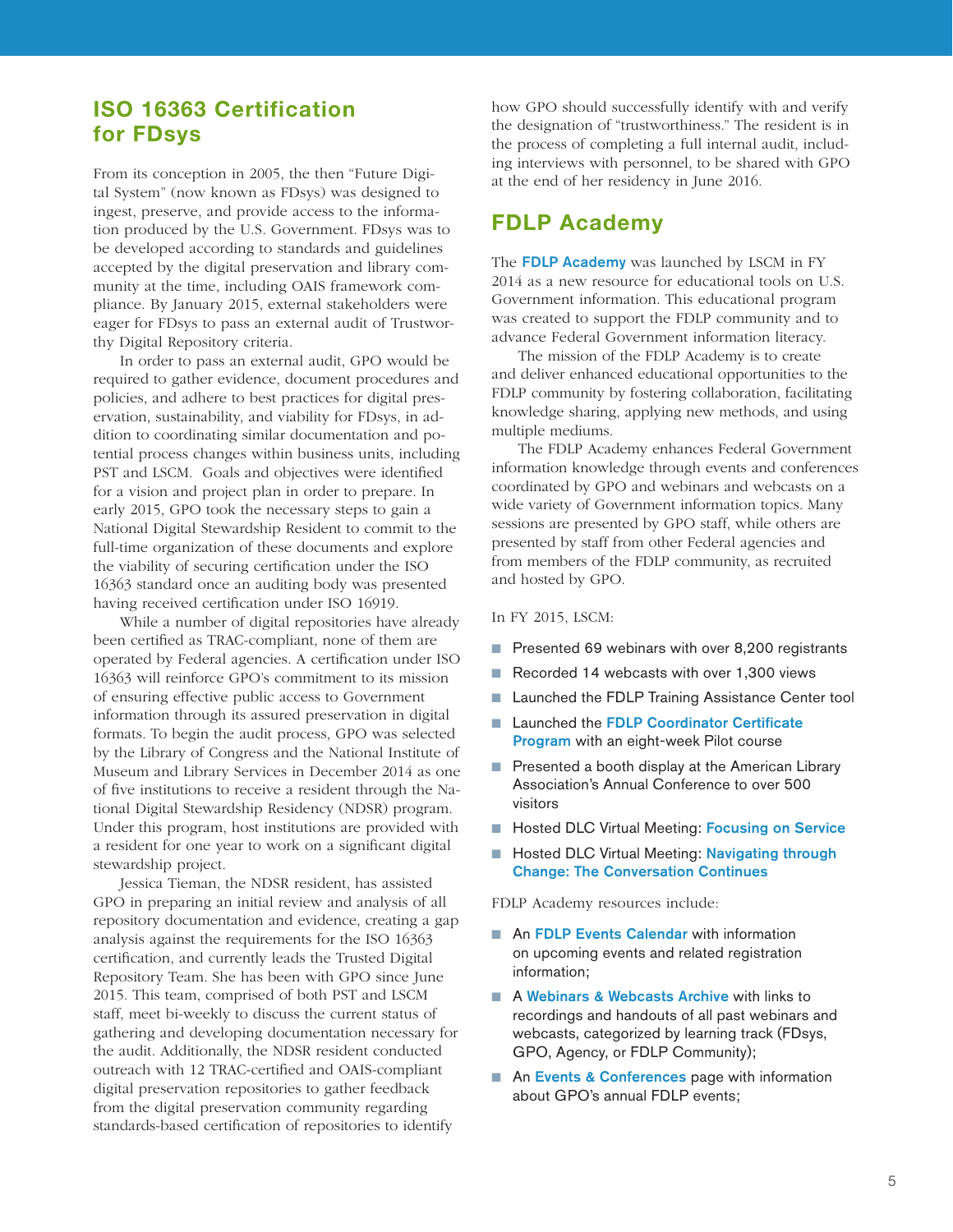- An Events & Conferences Archive with links to recordings and handouts of all past FDLP events and conferences that have been broadcast virtually;
- The FDLP Training Assistance Center, a collaborative training material repository for the FDLP community;
- A collection of FDsys training videos; and
- A form to request specialized training or to volunteer to share expertise through a webinar hosted by GPO.

#### **FDLP Coordinator Certificate Pilot Program**

The FDLP community has consistently requested that GPO provide more training and educational sessions for Federal depository coordinators. In the Education Working Paper from the FDLP Forecast Study, 26% of the respondents expressed a need for training on depository administration/management and 25% on LSCM/GPO tools and services.

The Federal Depository Library Program Coordinator Certificate Program (CCP) was designed to address some of these needs expressed by the community.

The certificate program, conducted completely in the virtual environment, seeks to educate participants on the legal requirements and regulations of the FDLP and provides an overview of LSCM/GPO tools and services.

In the spring of 2015, the Coordinator Certificate Program Pilot Program was conducted over eight weeks. Fourteen participants completed the program and received a certificate. After the completion of the pilot, LSCM evaluated the program and worked to enhance the program for a launch in FY 2016.

# FDLP Events

LSCM hosted two FDLP special events in FY 2015.

#### **DLC Virtual Meeting: Focusing on Service**

From December 2-4, 2014, LSCM hosted the DLC Virtual Meeting, "Focusing on Service."

Through this virtual event, the Depository Library Council (DLC) facilitated focused discussions with the Federal depository library community, who were encouraged to share thoughts on topics related to the FDLP.

The virtual programs were:

- Depository Library Council Meeting Kick-off & GPO Update
- National Bibliographic Records Inventory Program
- The Depository Network, Part 1 More than Collections: Why Regional Services Matter in the FDLP Network
- The Depository Network, Part 2 The Importance of Being Allowed to Discard: Why Regionals Support the Draft Policy
- The Draft Regional Discard Policy: Tell Me More, Tell Me More
- The National Plan: A Progress Report
- Online Congressional Hearings Project & Open Forum with DLC
- Build Your Electronic Collection
- Law Libraries & the FDLP: Past, Present, & Future
- Technology Planning
- Designating Tribal College Libraries in the FDLP
- Outer Spaces and UFOs (Unbrowseable Federal Objects): Developing Best Practices for Storing and Retrieving Documents in Onsite and Offsite Storage
- DLC Open Forum / Recap of Emerging Issues / Meeting Wrap-Up

This event was another opportunity for the FDLP community to become actively involved in the continued dialogue about the future of the FDLP and issues facing depository libraries in 2014.

526 individuals registered for this three-day event, and there was an average of 228 attendees each day. Recordings from each session of the event are **avail**able for viewing, and a summary of each session is available from our December 2014 FDLP Connection newsletter.

#### **DLC Virtual Meeting: Navigating through Change: The Conversation Continues**

From April 28-30, 2015, LSCM hosted the DLC Virtual Meeting, "Navigating through Change: The Conversation Continues."

Through this virtual event, the Depository Library Council (DLC) facilitated focused discussions with the Federal depository library community, who were encouraged to share thoughts on topics related to the FDLP.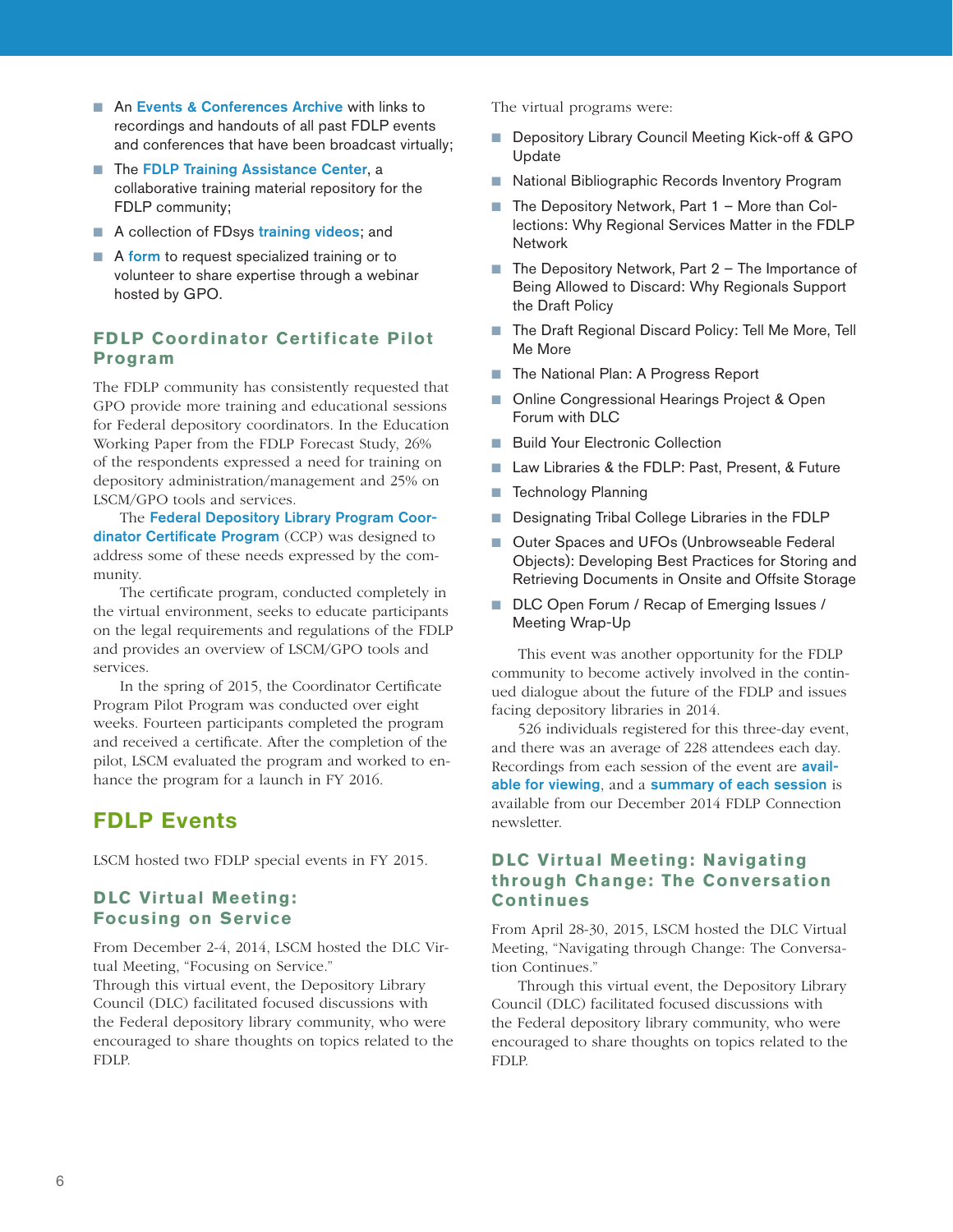The virtual programs were:

- Depository Library Council Meeting Kick-off
- Public Depository Libraries
- Government Information in the Background? A Look into Web-Scale Discovery Tools
- The National Plan for Access to U.S. Government Information
- Finding & Using Government Data to Support Patron Needs
- Preservation & Access: Framing the "How Many?" **Question**
- Process of Change within the FDLP: Open Forum on the National Plan
- Return of the UFOs (Unbrowseable Federal Objects): Continuing to Develop Best Practices for Storing and Retrieving Documents in Onsite and Offsite Storage
- Technology Update
- Digitization and Authentication for FDsys
- Harvested Agency Content and PURLs
- GPO Responses to 2014 DLC Recommendations / Open Forum / DLC Recap / Closing Remarks

505 individuals registered for this three-day event, and there was an average of 195 attendees each day. Recordings from each session of the event are available for viewing, and a summary of each session is available from our June 2015 FDLP Connection newsletter.

#### Depository Library Council

The FDLP community said goodbye to five members of the DLC when their terms ended in May 2015. GPO thanks them for their service to the GPO and to the FDLP.

- DLC Chair, Marie Concannon, University of Missouri (Columbia) Elmer Ellis Library
- Steve Beleu, Oklahoma Department of Libraries
- Christopher C. Brown, University of Denver Main Library
- Rosemary LaSala, St. John's University Rittenberg Law Library
- Larry Romans, Vanderbilt University's Central Library

In June 2015, the FDLP community welcomed five new DLC members.

- Melissa Bernstein, James E. Faust Library, S.J. Quinney College of Law, University of Utah
- Erin Guss, St. Louis Public Library
- Marianne Mason, The University of Iowa Libraries
- Karen M. Russ, Ottenheimer Library, University of Arkansas, Little Rock
- James Shaw, Dr. C. C. & Mabel L. Criss Library, University of Nebraska at Omaha

DLC member Hallie Pritchett, University of Georgia Libraries, assumed the role of Council Chair on June 1, 2015. The following DLC members continued their terms in FY 2015.

- Greta Bever, Chicago Public Library
- Elizabeth Cowell, University Library, University of California, Santa Cruz
- Kate Irwin-Smiler, Professional Library Center, Wake Forest University
- Janet Fisher, State Library of Arizona
- David Cismowski, California State Library
- Daniel Cornwall, Alaska State Library
- Rich Gause, University of Central Florida, John C. Hitt Library
- Scott Matheson, Lillian Goldman Law Library, Yale **University**
- Teri Taylor, New Jersey State Library

## **Welcoming a New Library to the FDLP**

In Aprils 2015, GPO welcomed DePaul University Library in Chicago, Illinois as a new digital Federal depository library. The university provides access to an online collection of thousands of Federal Government documents to share with the public, faculty, and students.

#### **Promoting the FDLP**

LSCM continues to promote the FDLP, Cataloging & Indexing Program, and their related resources through promotional campaigns and social media. In FY 2015, LSCM:

- Created 128 posts related to the FDLP and C&I Program for GPO's social media channels
- Contracted with North American Precis Syndicate to launch a media campaign that generated over 2,600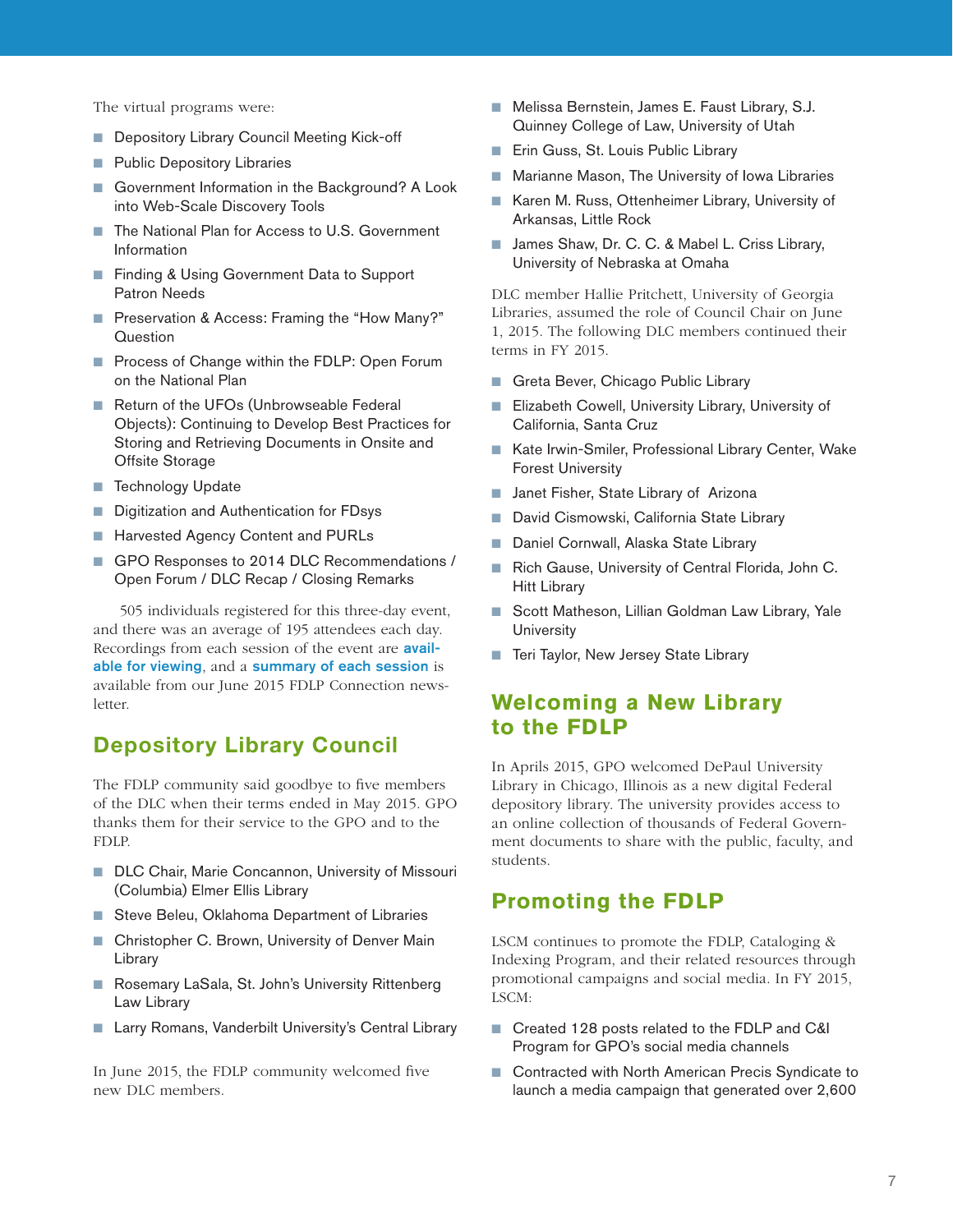news articles in all 50 states with a readership of almost 10,000,000

- Made available two new tangible promotional items for free ordering by the FDLP community: a promotional note card that describes GPO online services, with QR codes to each one, and a new Ben's Guide to the U.S. Government bookmark
- Revamped three promotional flyers available for free ordering and download by the FDLP community: FDLP, CGP, and FDsys
- Created the new FDLP Digital Marketing Toolkit, including new digital graphics, images, and an audio Public Service Announcement for free use by FDLP libraries

## **Depository Library Spotlights**

In each issue of the FDLP Connection newsletter, GPO highlights a Federal depository library and describes the unique services it offers. The feature also appears on gpo.gov. The following depositories were spotlighted in FY 2015:

- Hilton M. Briggs Library, South Dakota State University, September/October 2014
- Maureen & Mike Mansfield Library, University of Montana, November/December 2014
- Houston Cole Library, Jacksonville State University, January/February 2015
- Jefferson College Library, March/April 2015
- W. Frank Steely Library, Northern Kentucky University, May/June 2015
- Dimond Library, University of New Hampshire, July/ August 2015

#### **FDLP Guidance**

LSCM continues to review the Guidance articles available to libraries from FDLP.gov. Guidance contains advice for depository coordinators on how to comply with the FDLP regulations, and it is based on broad topics. Articles may reference multiple regulations. The following articles were updated in FY 2015:

- Federal Depository Library Directory and Library Addresses
- FDLP Quickstart Guide
- Leaving the FDLP
- **Physical Facilities and Collection Maintenance**
- Recall of Depository Material
- Security of Library Users and Collections
- Services and Staffing at Depository Libraries (formerly named Depository Users and Service Expectations)
- Weeding a Depository Collection
- Official Communications of the FDLP
- Free, Public Access
- Bibliographic Control
- Shipping Lists

Also in FY 2015, one new Guidance article was developed.

■ All or Mostly Online Federal Depository Libraries has important information for all depository libraries to consider when they review their collections and services, as well as separate information configured to the various scenarios GPO is seeing in depositories.

Guidance includes:

- Reviewing the collection you currently provide access to (tangible and online formats)
- Assessing the future demands for Government information and the appropriate formats to meet those needs
- Steps to implement changes to the selection profile
- For libraries considering joining the FDLP, an overview of considerations when selecting one or more formats

#### **Public Access Assessments**

Regular communication and consultation between individual depository libraries and GPO staff strengthen and benefit the FDLP. A Public Access Assessment (PAA) is a review by a GPO librarian of an individual Federal depository library's operation and services; it is one of the significant ways that GPO communicates and shares informa¬tion with individual libraries in the FDLP. PAAs are intended to support each library through sharing of best practices, recognition of notable achievements, and recommen¬dations so the library may continue enhancing its operation and services. The assessment involves a review of library documentation and a conference call with depository library personnel.

GPO also performs PAAs, pursuant to 44 U.S.C. §19, to ensure that resources distributed to Federal de¬pository libraries are readily accessible to all library users, including the general public, and that libraries are complying with requirements and regulations outlined in Legal Requirements and Program Regula-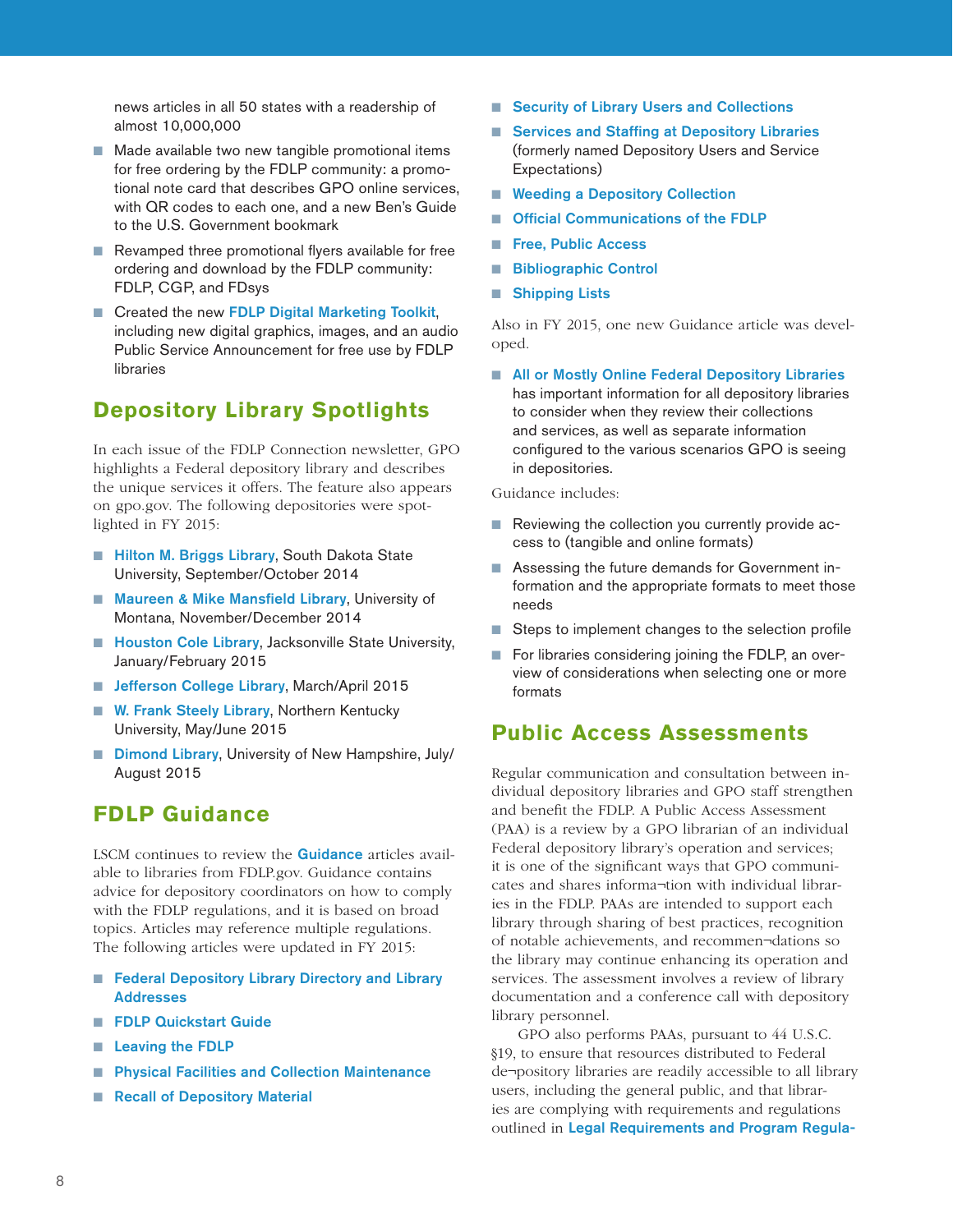#### tions of the Federal Depository Library Program. If

needed, GPO advises libraries on how to reach greater compliance and requests related follow-up action.

Information about PAAs is available to depository library personnel in featured newsletter articles, a webcast, and an FDLP.gov guidance article.

In FY 2015, 199 PAAs were conducted in 14 states:

- Alabama
- Florida
- Idaho
- Indiana
- Iowa
- Louisiana
- Montana
- New Hampshire
- New York
- Ohio
- Pennsylvania
- South Dakota
- Tennessee
- Wisconsin

## FDLP Connection

The FDLP Connection newsletter links members of the FDLP community to stories of interest on GPO activities, the FDLP, and Federal agencies. The newsletter highlights the great activities, events, and accomplishments that impact the FDLP.

FDLP Connection's featured, recurring columns include:

- From the Superintendent of Documents
- Council Corner
- Partnership Showcase
- Depository Spotlight
- Featured GPO Project
- Get to Know GPO
- Marketing Tip of the Month
- FDLP Guest

In FY 2015, LSCM released six issues of the FDLP Connection, which are all **archived**.

- Volume 4: Issue 5, September/October 2014 Collaborating, Connecting, and Networking
- Volume 4: Issue 6, November/December 2014 Big News and Happy Holidays
- Volume 5: Issue 1, January/February 2015 -Winter Updates
- Volume 5: Issue 2, March/April 2015 Busy Spring Months at the U.S. Government Publishing Office
- Volume 5: Issue 3, May/June 2015 -The Transformation Continues
- Volume 5: Issue 4, July/August 2015 The FDLP and GPO: Celebrating 120 Years Together!

#### Library Services System

Started in FY 2015, LSCM's technology plan is focused on deploying new technology to provide streamlined services to support the FDLP community, as well as enhanced access for the public. The goal is to create a new suite of services based on a user-centric design approach, deploy a flexible architecture, and develop a service model with the capability to integrate easily with other related services.

One major component of the plan is a formal market research project studying Federal depository libraries' workflows and practices to help GPO better understand current processes and challenges in Federal depository libraries. GPO has contracted with Ithaka S+R for a professional ethnography by Dr. Nancy Foster and her team to conduct an analysis of the work practices of a select number of Federal depository libraries in collaboration with GPO staff. The purpose is to build automated systems and services to help improve efficiencies of operations for depository libraries and GPO. This research will contribute to the development of future services for libraries and is part of our goal to be a customer-centric service provider for FDLP libraries. Activities for FY 2015 included the development of a Request for Proposals (RFP), evaluation of proposals, and contract award. A project team was also created and assisted with the development of a project timeline and the preparation of a presentation for the 2015 Depository Library Council Meeting & Federal Depository Library Conference.

#### **Needs and Offers Tool**

The Needs and Offers (N&O) list is a tool used by depository librarians for collection development purposes. Libraries seeking to dispose of publications withdrawn from their collections may offer publications to other depositories, and libraries seeking publications missing from their depository collections may post lists which can be viewed by other depositories, using the N&O service. Depository libraries may offer their discards here, after gaining approval for the publication deaccession from their Regional library, in accordance with 44 U.S.C. § 1912 and the state or region's depository publication weeding procedures.

LSCM is creating an updated Needs and Offers tool that consists of functionality required to manage key information used by Federal depository libraries for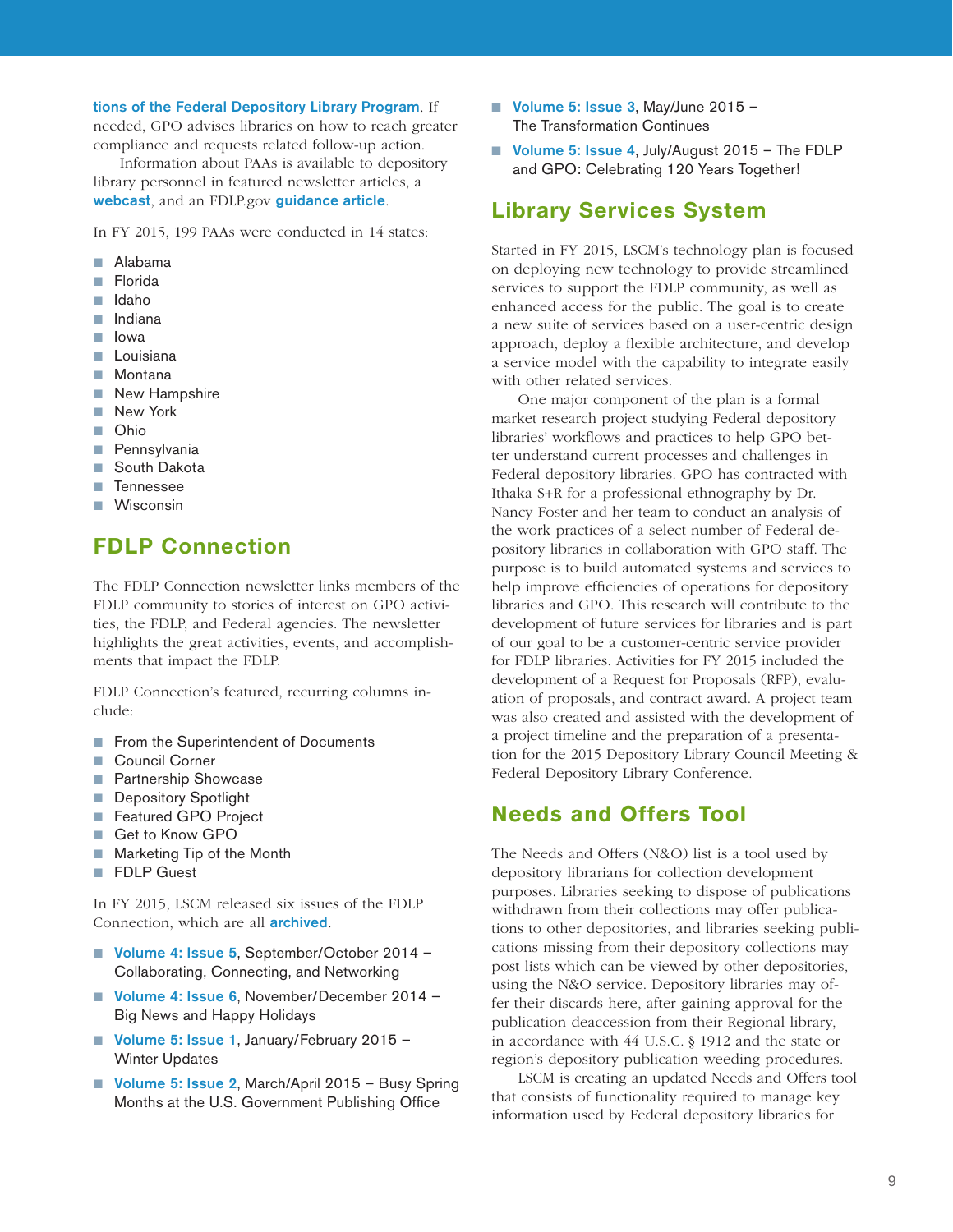the disposition of materials. In FY 2015, LSCM awarded the contract for this new tool, which will be under development throughout FY 2016.

## **Web Archiving**

The FDLP Web Archive is comprised of selected U.S. Government websites harvested and archived in their entirety by GPO in order to create working "snapshots" of the websites at various points in time. The aim is to provide permanent public access to Federal Agency web content. GPO harvests and archives the websites with Archive-It, a subscription-based web harvesting and archiving service offered by the Internet Archive.

In FY 2015, LSCM:

- Developed and implemented a workflow to manage regular frequency of crawls of existing and future collections
- Began outreach to content creators, beginning with a meeting with the Director of Digital Collections and his team at the U.S. Holocaust Memorial Museum
- Formed the Federal Web Archiving Working group with the National Archives and Records Administration and the Library of Congress
	- Performed outreach to add new agencies to the group, including National Library of Medicine, U.S. Department of Health and Human Services, the Smithsonian Institution, and the Department of Education
- Increased the size of the harvested collection to 4.7 TB with 35,810,719 documents crawled
- Increased archived agency websites available on the FDLP Web Archive on Archive-It to 111 and 109 records available through the CGP
- Archived over 8,000 individual title PURLs to the FDLP electronic collection
- Added contractual staff support to increase web archiving content

There is an extensive **project page** on FDLP.gov, which provides more information and FAQs on the Web Archiving program. GPO also encourages you to submit nominations for Web archiving to LSCM's Web Archiving team.

## **FDLP Web Services**

FDLP Web Services include website maintenance, plus functionality and content enhancement for FDLP.gov, Ben's Guide to the U.S. Government, and the Digitization Projects Registry. Notably in FY 2015, LSCM implemented enhanced security safeguards for all three sites to help prevent any security breach. In addition, analytics were placed on the sites to gather statistical data that can be used to pinpoint where adjustments and updates need to be made.

#### **FDLP.gov**

FDLP.gov was continuously enhanced throughout FY 2015. The LSCM Web Content Team made daily updates to content, graphics, forms, and homepage features. In addition, 210 FDLP News and Event Alerts were disseminated to subscribing FDLP libraries throughout FY 2015.

#### **Ben's Guide to the U.S. Government**

In April 2015, GPO launched the brand new Ben's Guide to the U.S. Government website. New features include all new site content, a modernized look and feel, new images, a reorganized layout for a more intuitive user experience, and **interactive games**.

After the site launch, GPO asked for feedback and received numerous suggestions from both the FDLP community and educators around the country. In response to those suggestions, GPO added some new enhancements to Ben in November 2015.

- A glossary that includes over 80 terms and definitions
- Downloadable, printable **activities** that include Word Searches and Crossword Puzzles for each age range
- A downloadable graphic that can be used on library websites to link to Ben's Guide
- New content for all age ranges that highlights the powers of the Federal vs state governments

#### **Digitization Projects Registry**

In July 2015, the Digitization Projects Registry was enhanced, updated, and re-launched. Designed to capture an inventory of digitization projects undertaken by libraries, U.S. Government agencies, and non-profit institutions, the goal of the Registry is to increase access to historical U.S. Government publications that were previously only available in print format.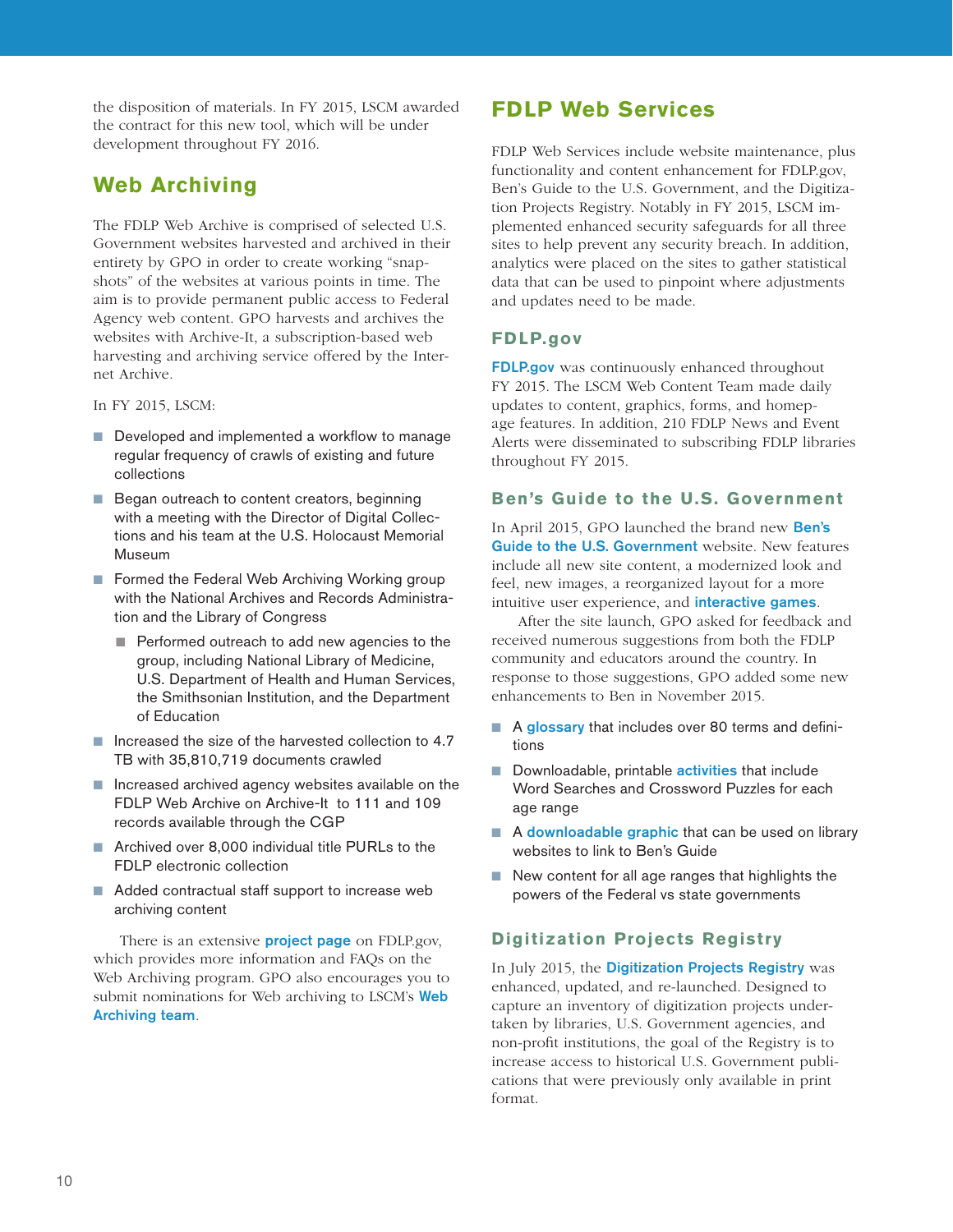## **GPO Participation & Collaboration in Outside Groups**

In FY 2015, LSCM staff participated in and collaborated with a number of groups in support of the FDLP and Cataloging & Indexing Program:

- American Association of Law Libraries (AALL)
- American Library Association (ALA)
- CENDI and CENDI Policy Working Group (CENDI is an interagency working group of senior scientific and technical information managers representing 14 U.S. Federal agencies)
- CENDI Digitization Specifications Working Group
- Coalition for Networked Information (CNI)
- Ex Libris Users of North America
- Federal Agencies Digitization Guidelines Initiative (FADGI) Preservation Working Group
- FADGI Audio-Visual Working Group
- FADGI Still Image Digitization Working Group
- FADGI Still Image File Format Working Group
- Federal Library and Information Network (FEDLINK) American Indian Libraries Initiative
- FEDLINK Digital Preservation Interest Group
- **FEDLINK Preservation Interest Group**
- Federal Web Archiving Working Group (National Archives & Records Administration, Library of Congress, & GPO)
- Government Documents Round Table (GODORT), American Library Association
- International Conference on Digital Preservation (iPres)
- International Internet Preservation Consortium (IIPC)
- Maps and Geospatial Information Round Table (MAGIRT)
- National Digital Stewardship Alliance
- National Digital Strategy Advisory Board
- OCLC
- Preservation Administrator's Interest Group, American Library Association
- Preservation and Reformatting Section (PARS), American Library Association
- Program for Cooperative Cataloging (PCC) (Library of Congress)
- Public Library Association (PLA)
- Reference and User Services Association (RUSA)
- Science.gov Alliance
- Society of American Archivists (SAA)
- Society for Imaging Science and Technology (IS&T)
- Special Libraries Association (SLA)

## **FDLP Outreach: Events, Conferences, Training, and the FDLP Academy**

| Date          | Events Hosted or Attended by GPO                                      | Location         |
|---------------|-----------------------------------------------------------------------|------------------|
| November 2014 | FedTalks                                                              | Washington, DC   |
| November 2014 | Collaboration Meeting with the Office of Minority Health              | Hyattsville, MD  |
| November 2014 | Archive-It Partner Meeting                                            | Montgomery, AL   |
| November 2014 | House Subscriptions and News Research Fair                            | Washington, DC   |
| December 2014 | Coalition for Networked Information's Annual Meeting                  | Washington, DC   |
| December 2014 | Fedlink American Indian Library Initiative Working Group Meeting      | Washington, DC   |
| January 2015  | Visit to the University of Nebraska Lincoln                           | Lincoln, NE      |
| January 2015  | Visit to the Washington, D.C. Public Library                          | Washington, DC   |
| January 2015  | American Library Association's Midwinter Meeting                      | Chicago, IL      |
| April 2015    | Computers in Libraries Annual Conference                              | Washington, DC   |
| April 2015    | Federal IT and Security Conference                                    | Arlington, VA    |
| May 2015      | Imaging Science and Technology's Archiving 2015 Conference            | Los Angeles, CA  |
| May 2015      | FEDLINK Spring Expo, Library of Congress                              | Washington, DC   |
| May 2015      | Indiana State Library Government Information Day                      | Indianapolis, IN |
| May 2015      | Program for Cooperative Cataloging Meeting at the Library of Congress | Washington, DC   |
| May 2015      | 2015 Open Access Symposium                                            | Dallas, TX       |
| May 2015      | ISACA's National Capital Area Chapter Annual Meeting                  | Arlington, VA    |

continued next page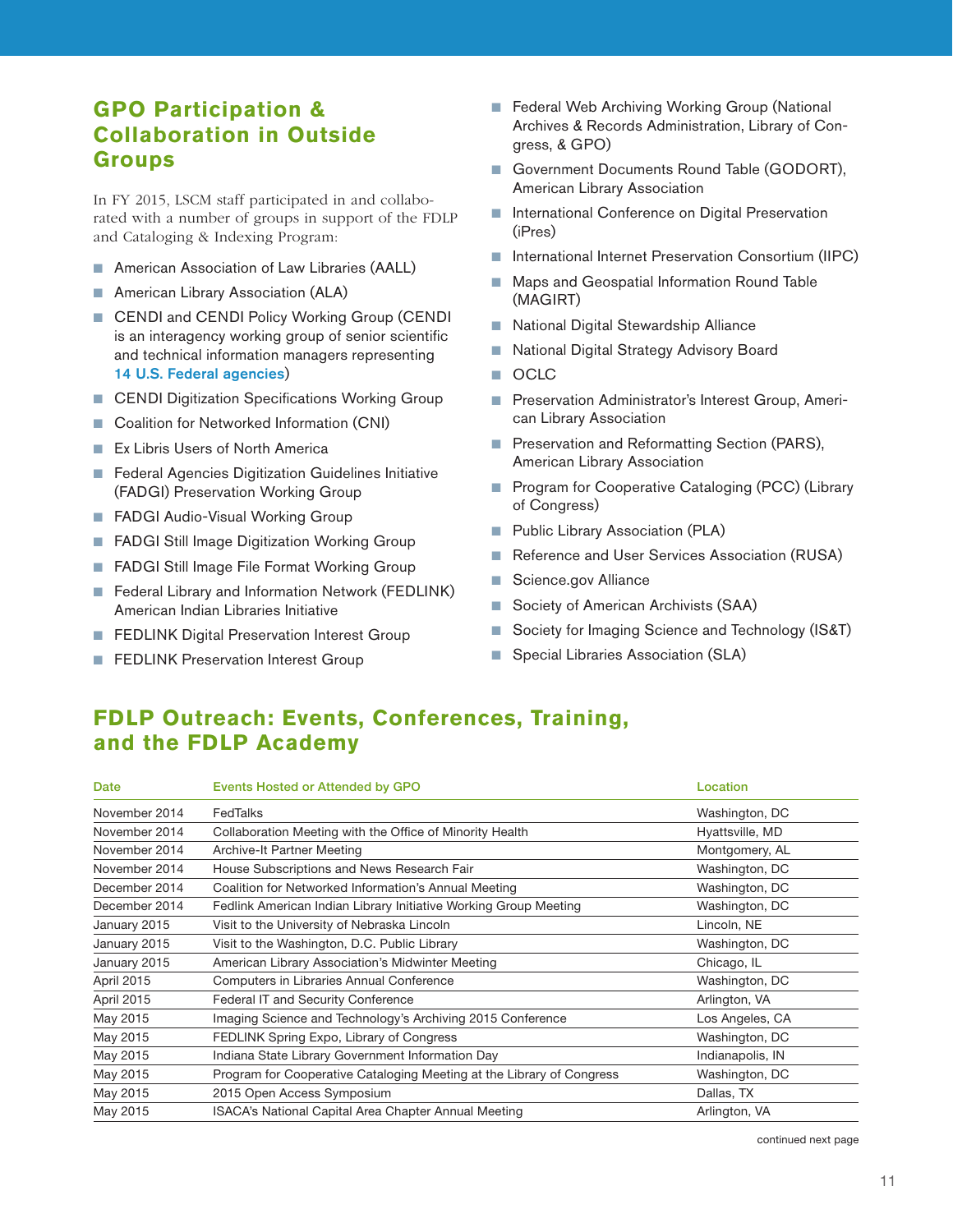| Date             | Events Hosted or Attended by GPO                                    | Location          |
|------------------|---------------------------------------------------------------------|-------------------|
| May 2015         | North American Serials Interest Group (NASIG) Conference            | Washington, DC    |
| May 2015         | Tribal College Librarians' Institute                                | Bozeman, MT       |
| May 2015         | Training Class for Department of the Interior Library Staff on      | Washington, DC    |
|                  | GPO's Federal Digital System                                        |                   |
| <b>June 2015</b> | Citizen Engagement Seminar                                          | Washington, DC    |
| <b>June 2015</b> | American Library Association's Annual Conference & Exhibition       | San Francisco, CA |
| June 2015        | Preserving America's Print Resources Summit                         | Berkeley, CA      |
| June 2015        | Visit to the University of California Berkeley                      | Berkeley, CA      |
| <b>June 2015</b> | Visit to Oakland Public Library                                     | Oakland, CA       |
| <b>July 2015</b> | American Association of Law Libraries Annual Meeting & Conference   | Philadelphia, PA  |
| <b>July 2015</b> | Meeting of Virginia's Federal Depository Libraries                  | Richmond, VA      |
| September 2015   | National Institute of Standards and Technology's 2015 Cybersecurity | Washington, DC    |
|                  | and Innovation Forum                                                |                   |
| September 2015   | Association of Tribal Archives Libraries and Museums Conference     | Washington, DC    |
| September 2015   | Visit to Denver Public Library                                      | Denver, CO        |
| September 2015   | Regis University's 100th Anniversary Celebration                    | Denver, CO        |
| September 2015   | Visit to the University of Denver                                   | Denver, CO        |

| Date          | <b>Virtual Events Presented or Hosted by GPO</b>                                                          |
|---------------|-----------------------------------------------------------------------------------------------------------|
| October 2014  | Historical Indian Publications by the United States Government                                            |
| October 2014  | Census Information Centers and State Data Centers                                                         |
| October 2014  | Weeding Your Depository Collection                                                                        |
| October 2014  | Federal Legislative History 101                                                                           |
| October 2014  | Mapping Census Data with GIS: Tips and Tricks                                                             |
| October 2014  | Needles in the Haystack of History: How to Use the WPA Historical Records Survey                          |
| October 2014  | eBooks at GPO: The Why, What, and How                                                                     |
| October 2014  | Stocking the Pond: Finding, Gathering, Growing, and Maintaining a Digital Collection                      |
| November 2014 | <b>Transforming Government Data</b>                                                                       |
| November 2014 | Using Census Bureau Demographic and Economic Data in a Business Plan                                      |
| November 2014 | How to Find Standards: Tips and Tricks                                                                    |
| November 2014 | GRANTS.gov: Register, Find, and Apply                                                                     |
| November 2014 | Interactive Teaching Strategies for Sharing Government Information Resources                              |
| November 2014 | Soil Surveys for Architecture Students                                                                    |
| November 2014 | Moving to a Mostly or All Online Depository                                                               |
| November 2014 | Joining the FDLP as an All Online Depository                                                              |
| November 2014 | Discovering a Gold Mine of U.S. Government Information: Exploring the HathiTrust Catalog & Its Rich Veins |
| December 2014 | U.S. Census Bureau Geographic Entities and Concepts                                                       |
| December 2014 | Depository Library Council Virtual Meeting: Focusing on Service                                           |
| January 2015  | Onward and Upward: Enhancing Training Tools and Resources for the FDLP Community                          |
| January 2015  | Name Authority Records: Corporate Bodies (Part 1)                                                         |
| January 2015  | HHS Office of Minority Health Resource Center: Documents, Data, and eResources                            |
| January 2015  | Conducting a Community Needs Assessment                                                                   |
| January 2015  | Fighting Ebola and Infectious Diseases with Information: Resources & Search Skills Can Arm Librarians     |
| January 2015  | An Orientation to Congress.gov                                                                            |
| January 2015  | Advanced Name Authority Records: Corporate Bodies (Part 2)                                                |
| February 2015 | USA Trade Online and the FDLP                                                                             |
| February 2015 | Engaging Humanities Students with Government Information                                                  |
| February 2015 | Buying Stuff: Comparing Personal Consumption Expenditures Data from the BLS and BEA                       |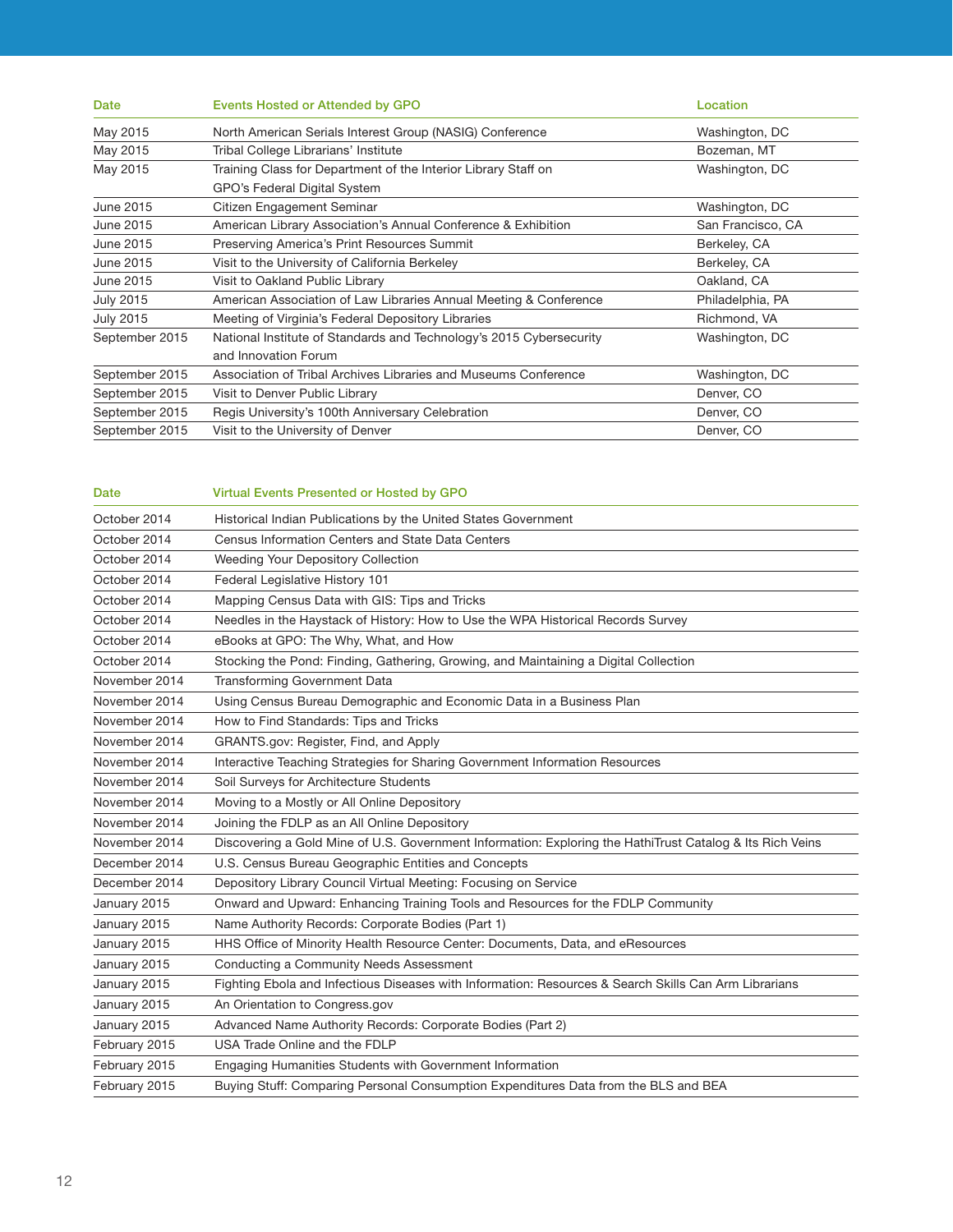| February 2015          | Navigating GPO's Federal Digital System                                                                     |
|------------------------|-------------------------------------------------------------------------------------------------------------|
| February 2015          | A Century of Black Life, History, & Culture: Stories from GPO (Parts 1 and 2)                               |
| <b>March 2015</b>      | Publishing Partnerships: Federal Depository Library Program Requirements & Opportunities for Cooperation    |
| <b>March 2015</b>      | History of the U.S. Census                                                                                  |
| <b>March 2015</b>      | lowa Poster Project at the GPO                                                                              |
| <b>March 2015</b>      | GPO Partnership Projects: Expanding Access to Government Resources                                          |
| <b>March 2015</b>      | Women in the Workforce: GPO's Women's History Month 2015                                                    |
| <b>March 2015</b>      | Government Information Online: A Digital Government Information Reference Tool that Blends                  |
|                        | Librarian Expertise, Discovery, and Reference/Referral                                                      |
| <b>March 2015</b>      | Overview of IPUMS (Integrated Public Use Microdata Series) Data Projects                                    |
| <b>March 2015</b>      | Planning Your Federal Depository Library Celebration                                                        |
| March 2015             | Introduction to GPO's Federal Digital System                                                                |
| <b>March 2015</b>      | Advanced Navigation in GPO's Federal Digital System                                                         |
| <b>March 2015</b>      | Crossroads: Research at the Intersection of State and Federal Law                                           |
| <b>March 2015</b>      | What Every Government Documents Librarian Needs to Know about the SuDocs Classification System              |
| April 2015             | FDLP Coordinator Certificate Program Pilot (weekly sessions)                                                |
| April 2015             | Chat with GPO: All about Public Access Assessments                                                          |
| April 2015             | U.S. Congressional Serial Set                                                                               |
| April 2015             | Getting to Grad Students: Government Documents in the LIS Curriculum                                        |
| April 2015             | Tips and Tricks in GPO's Federal Digital System                                                             |
| April 2015             | Financial Education Resources for Library Staff                                                             |
| April 2015             | Introducing the American Housing Survey                                                                     |
| April 2015             | Creating Online Federal Depository Collections: Case Studies                                                |
| April 2015             | Depository Library Council Virtual Meeting: Navigating through Change                                       |
| May 2015               | FDLP Coordinator Certificate Program Pilot (weekly sessions)                                                |
| May 2015               | Cybersecurity: A Shared Responsibility with Infinite Opportunities                                          |
| May 2015               | Ben's Guide to the U.S. Government                                                                          |
|                        |                                                                                                             |
| May 2015               | Using Metadata to Navigate GPO's Federal Digital System                                                     |
| May 2015               | Occupational Employment Statistics: Online Data about Occupations from the U.S. Bureau of Labor Statistics  |
| May 2015               | Cataloging Serials and Integrating Resources in Government Publications with RDA                            |
| May 2015               | Looking at Geographic Equivalencies Using MABLE                                                             |
| May 2015               | OHIO GODORT Meeting                                                                                         |
| June 2015              | Promoting the Depository Collection While Supporting Research Trips to the National Archives                |
| June 2015              | SuDocs Classification System: An Overview                                                                   |
|                        |                                                                                                             |
| June 2015<br>June 2015 | FDLP Coordinator Certificate Program<br>Telling Your Story with Data                                        |
| June 2015              | Local Employment Dynamics                                                                                   |
| <b>July 2015</b>       | SHA in Action: An Overview of a Selective Housing Agreement                                                 |
| <b>July 2015</b>       | All Hands on Deck: Publishing the Congressional Record                                                      |
| <b>July 2015</b>       | SHA in Action: Maintaining a Selective Housing Agreement for USGS Topo Maps:                                |
|                        | A Long-Standing, Win-Win Partnership                                                                        |
| <b>July 2015</b>       | Electronic Location and Access in GPO's Bibliographic Records: Solving the Mysteries of the 856 MARC Fields |
| <b>July 2015</b>       | SHA in Action: CONSORT and Case Western Reserve                                                             |
| <b>July 2015</b>       | Introduction to GPO's Federal Digital System                                                                |
| <b>July 2015</b>       | Advanced Navigation in GPO's Federal Digital System                                                         |
| <b>July 2015</b>       | SHA in Action: Experiences of a Regional Depository Library                                                 |
| <b>July 2015</b>       | Metadata Differences in the Catalog of U.S. Government Publications and OCLC:                               |
|                        | An Examination of GPO Practice                                                                              |
| <b>July 2015</b>       | StatsAmerica: A Portal to Apps and Rich Data Tools for Economic and Community Development                   |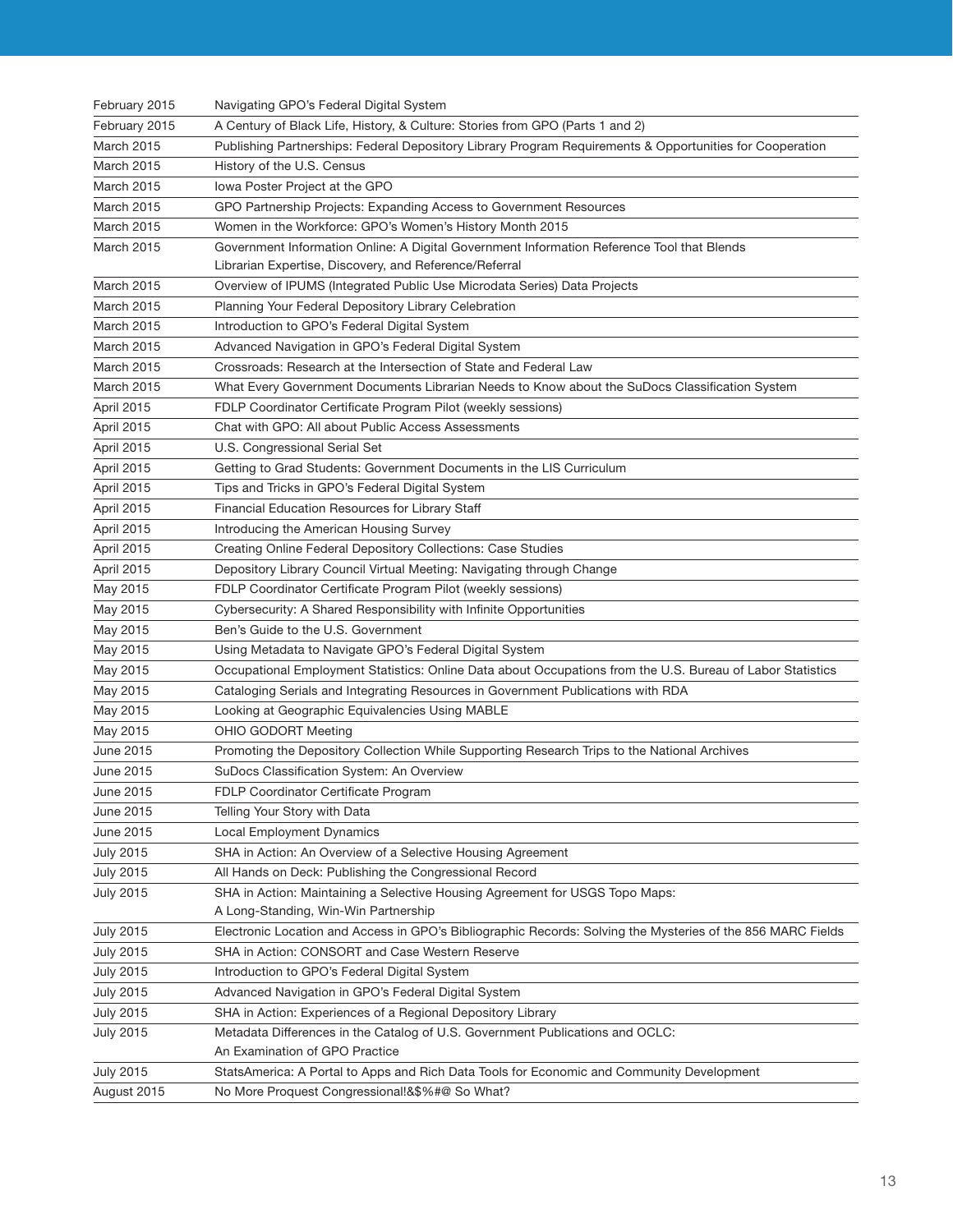Under the requirements of sections 1710 and 1711 of Title 44, U.S.C., GPO is charged with cataloging a comprehensive index of public documents issued or published by the Federal Government that are not confidential in character. The goals of the Cataloging and Indexing Program are to:

- Develop a comprehensive and authoritative national bibliography of U.S. Government publications
- Increase the visibility and use of Government information products
- Create a premier destination for information searchers

This undertaking serves libraries and the public nationwide and enables people to locate desired Government publications in all formats. The main public interface for the access of cataloging records is the Catalog of U.S. Government Publications.

### **National Bibliographic Records Inventory Initiative**

The identification and creation of online bibliographic catalog records for new U.S. Federal Government publications, in all published formats, is accomplished through daily operations. A separate retrospective effort is necessary to build online bibliographic records for historical and fugitive (uncataloged but relevant) materials. This is the effort known as the National Bibliographic Records Inventory Initiative (NBRII).

The NBRII endeavors to provide an online bibliographic record or serial holding record for historical records not currently captured in the CGP. These records include:

- Fugitive materials, with a focus on publications issued prior to 1976;
- Older publications where bibliographic records exist only in a non-electronically available resource, i.e., catalog card, or other paper bibliographic record, such as the Monthly Catalog; and
- Materials that were previously cataloged with such minimal information that they require critical record enhancement to reach a full-level bibliographic record.

In support of this initiative, in FY 2015, LSCM:

- Created 445 bibliographic records for publications from the U.S. Forest Service (University of Montana partnership)
- Added 751 records for print USGS Bulletins to the CGP (University of Colorado, Boulder partnership)
- Added 741 records for electronic USGS Bulletins to the CGP (Colorado School of Mines partnership)
- Added 200 records for materials related to the Panama Canal to the CGP (University of Florida partnership)
- Added 1,450 records of digitized U.S. Government posters to the CGP (University of Iowa Libraries partnership)
- Continued cataloging materials from five collections of historic materials, including: Statutes at Large, United States Reports, Register of Debates in Congress, Congressional Globe, and The Debates and Proceedings of in the Congress of the United States (University of North Texas partnership)
- Completed 68 drawers of the Historic Shelflist, exceeding our goal for the fiscal year, and transcribed 7,677 shelflist titles, added one authorized Library of Congress Subject Heading and one corporate name authority to 11,907 existing shelflist records, and checked-in almost 18,000 serial issues
- Cataloged recently digitized versions of titles available through FRASER (FRASER partnership)

#### **GPO in Top 10 of Original Catalogers in the World**

GPO was once again named one of the top 10 online original catalogers in the world in OCLC's Annual Report for FY 2015. During that period, GPO added 11,036 new, original records for U.S. Government information products to WorldCat, which is the world's largest network of library content and services.

A founding member of the OCLC network in 1976, GPO has reached several important milestones as an active contributor to WorldCat through the years. In 1992, a GPO Cataloger contributed the 100,000th record to the OCLC Bibliographic Database, and in 1999, a GPO cataloger contributed the 43,000,000th record.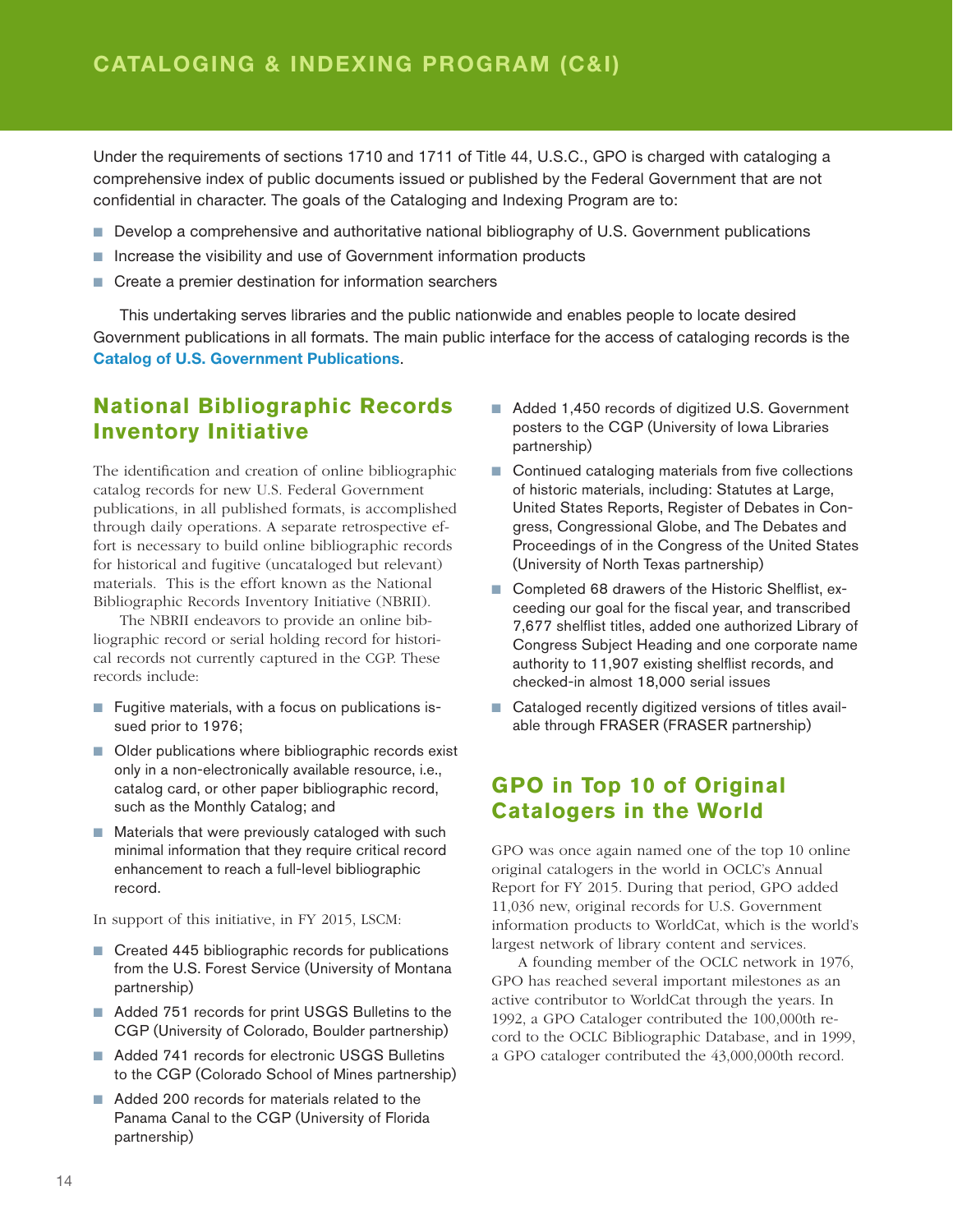### **Catalog of U.S. Government Publications**

In FY 2015, there were 23,640,306 successful searches of the CGP. Over 19,074 new bibliographic records were added to the CGP, of which 17,140 were full bibliographic records containing 9,912 PURLs (Persistent URLs). Approximately 460 new Serials titles were added to the CGP, of which 277 contained PURLs. Over 100 FDLP Web Archive titles and 200 free Federal Government eBooks, from various agencies, were also available in the CGP, with more being added continuously.

Also in FY 2015, service maintenance and functionality enhancements were made to the CGP and its related services. LSCM:

- Completed Authority Control work, which improved results for authority-related content
- Developed New Dynamic Searches for the CGP's New Titles pages
- Configured new MetaLib resources and a new **Ouickset**
- Redeveloped the New Titles Report Generator

## **Resource Description and Access (RDA)**

GPO successfully completed implementation of RDA in April 2013 and now catalogs new bibliographic and authority records according to the RDA standard.

In FY 2015, GPO continued to monitor and apply new and updated practices in RDA, its Library of Congress Program for Cooperative Cataloging Policy Statements, and other documentation of the Program for Cooperative Cataloging (PCC). In addition, Library Technical Services continued to review, evaluate, update, and develop local practices and procedures.

As a result, nine new GPO Cataloging Guidelines were published on September 2, 2015. The full complement of remaining bibliographic GPO Cataloging Guidelines will be published in FY 2016. Finally, in FY 2015, Library Technical Services trained new staff in RDA practices, offered refresher training to existing staff, provided personal training and improved staff performance through ongoing quality assurance, and presented eight technical services webcasts and webinars to the public.

## **Classification Guidelines Revision Project**

After the successful implementation of Resource LSCM uses the Superintendent of Documents (SuDocs) classification scheme to classify U.S. Government publications in both tangible and electronic formats. As the authority for SuDocs classification, it is essential that classification rules be consistently applied. The GPO Classification Manual, the established reference tool for classifiers of U.S. Government publications, was published in 1993 in tangible format. Many policy changes have occurred since its publication. The lack of a centralized, updated source for guidance poses challenges in implementing consistent and correct classification decisions.

In FY 2015, GPO began planning a project to update the 1993 GPO Classification Manual and to have the most current SuDocs classification instructions in one place that are:

- Available to the FDLP community and LSCM staff
- In a format that is accessible online
- Easily updated with necessary changes, corrections, and enhancements

The scope of this project will include a comprehensive review of:

- Past and current classification policies and practices, including the 1993 *GPO Classification Manual*
- Policy changes made by past and present supervisors
- Other updates to classification policy that have occurred over the years

The project was initiated in the fall of 2015 and is projected to last two years. Updates will be posted to FDLP.gov as this project progresses.

## **Cataloging Guidelines**

GPO continues to draft updates for the GPO Cataloging Guidelines, which codify GPO practices and procedures for cataloging Federal Government publications. The effort to revise the Guidelines is a multi-year project.

The following Cataloging Guidelines articles were made available in September 2015: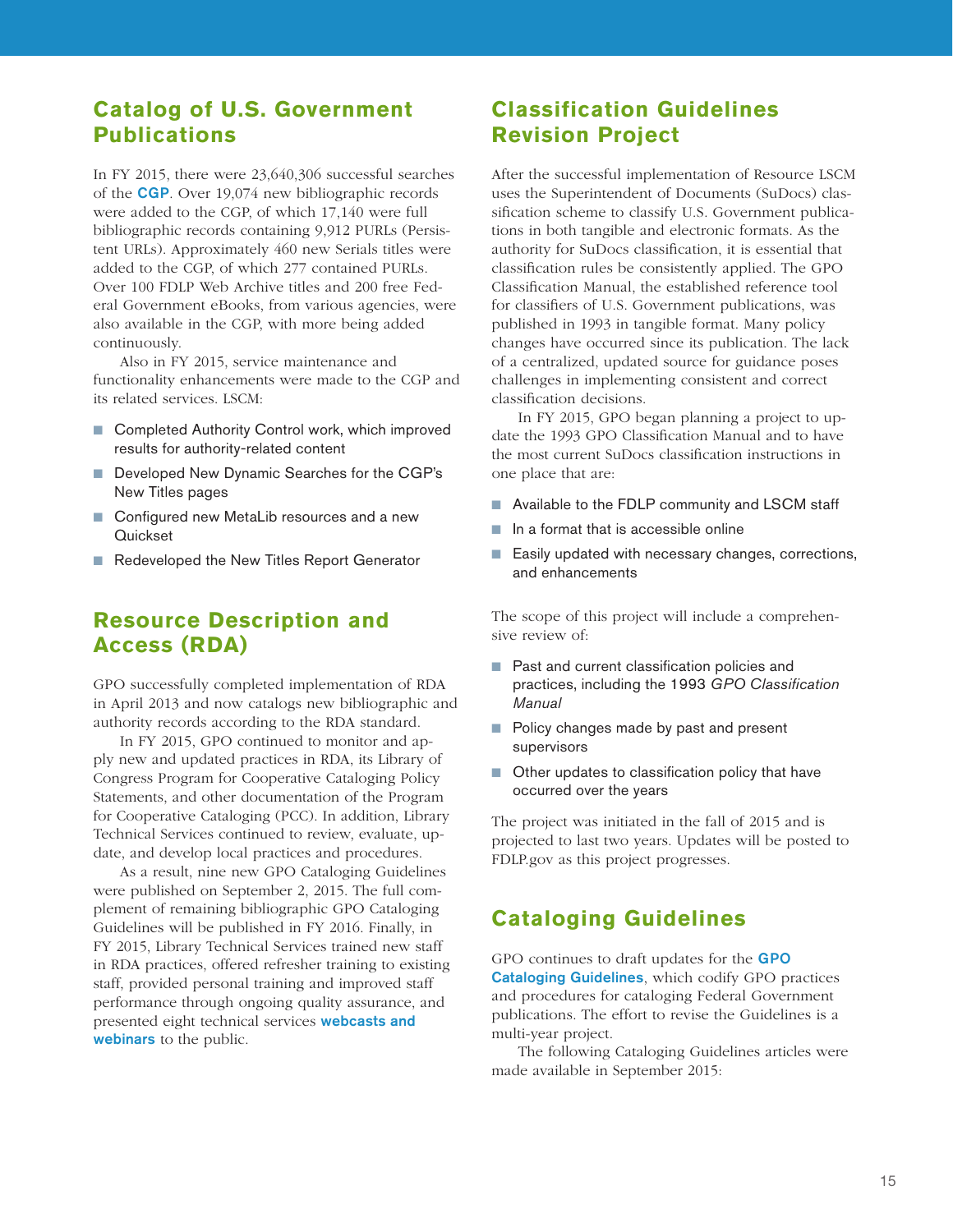- Bibliographic Cataloging: 074 GPO Item Number
- Bibliographic Cataloging: 086 SuDoc Number
- Bibliographic Cataloging: Congressional Material
- Bibliographic Cataloging: Public and Private Laws
- Bibliographic Cataloging: Treaties
- Bibliographic Cataloging: Audiovisual Resources
- Bibliographic Cataloging: Computer Files
- **Bibliographic Cataloging: Serials**
- **Bibliographic Cataloging: Integrating Resources**

#### **Cataloging Record Distribution Program**

The Cataloging Record Distribution Program (CRDP) continued in FY 2015 through a contract with MAR-CIVE, Inc. Through this program, in FY 2015, 107 libraries received free bibliographic records that correspond to their item number selection profile.

For more information on the program, how to join, participation requirements, and more, visit the CRDP page on FDLP.gov.

#### **List of Classes Update Project**

As digital publishing has taken center stage at GPO, maintaining an up-to-date List of Classes publication has become a foremost concern to ensure that the FDLP community is provided with SuDoc classification and Depository item number information, in **print and** electronic form, that is valid, reliable, and accurate. To that end, in FY 2015, GPO staff members began to update the List of Classes database information. The List of Classes Update Project also instituted a process by which all active SuDoc class stems are checked on a routine schedule for validity. A parallel project is also verifying that serials in the List of Classes are still actively being published.

Deactivated depository item numbers are automatically removed from library DSIMS profiles. As changes are identified, depository library staff will see an increase in the number of WEBTech Notes published.

List of Classes data files that are regularly updated (on the 1st and 15th of every month) can be downloaded from the FDLP's List of Classes Data Files page.

# INTERNATIONAL EXCHANGE SERVICE

As authorized by Section 1719 of Title 44, U.S.C., and pursuant to an international treaty establishing the exchange of official publications, GPO distributes tangible Government publications to foreign governments in an exchange program managed by the Library of Congress (LC). Those foreign governments agree to send to the United States similar publications of their governments for LC collections. The following statistics reflect IES activity for FY 2015.

Distributed IES Publications:

- Full Sets: 100,024
- Congressional Record: 4,846
- Federal Register: 7,019
- Serial Set (Paper): 310
- Total Boxes Shipped: 1,668

## BY-LAW PROGRAM

LSCM administers the distribution of certain tangible publications as specified by Public Law. Under various provisions of Title 44, U.S.C., GPO is required to provide copies of publications to certain Federal agencies and others as directed by Congress. Two or more copies of every publication printed are provided to the Library of Congress, even if those publications are not distributed to Federal depository libraries. In addition, NARA receives up to three copies of every publication GPO prints. On behalf of the Department of State, LSCM distributes copies of publications to foreign legions. LSCM maintains mailing lists for By-Law distribution of specific publications.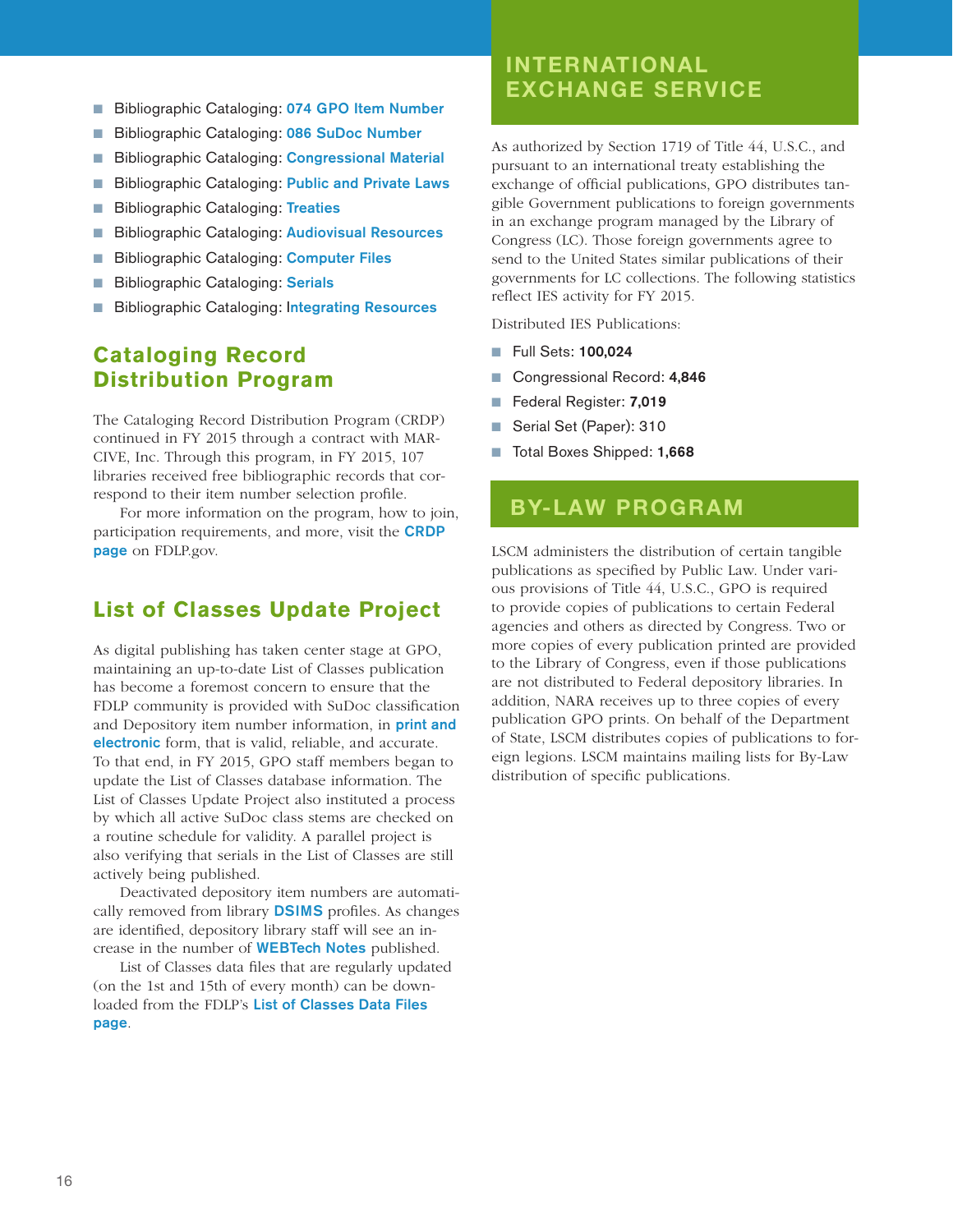## METRICS

The following statistics reflect notable LSCM metrics for FY 2015.

- New titles acquired (online and tangible): 9,192
- Number of serial issues checked-in: 39,882
- Searches of the CGP: 23,640,306
- Total titles cataloged: 19,074
- Total PURLs created: 8,583
- Total titles distributed : 5,920
- Total copies distributed: **1,072,919**
- Number of Federal depository libraries: 1,159
- Total titles available through GPO: 1,531,184
- Number of askGPO inquiries resolved: 5,875

## CLOSING

As we continue the strong partnership between GPO and FDLP libraries, communication remains integral to our collaborative success. There are several mechanisms by which FDLP libraries can contact GPO:

- 1. Reach GPO staff members on any topic related to GPO, the FDLP, and FDsys using askGPO.
- 2. Contact LSCM's Office of Outreach and **Support** with any questions related to depository operations, guidance, legal requirements, and more.

There are a number of mechanisms by which GPO disseminates information that is relevant to the FDLP community.

- 1. **Subscribe** to receive FDLP News and Events alerts in your email inbox. These are important announcements that all FDLP libraries should be receiving.
- 2. **Subscribe** to our bi-monthly newsletter for project updates and news and information about the FDLP and U.S. Government information.
- 3. Visit FDLP.gov for any information you need related to the administration and management of your depository library.
- 4. Follow GPO on social media, and **send us** news and updates from your library. Your library could be featured by GPO.
	- Facebook
	- Twitter
	- Instagram
	- YouTube
	- Pinterest
	- LinkedIn
	- Government Book Talk Blog

Everyone at GPO sincerely thanks the FDLP community for their continued support and stellar service to the public in FY 2015 and beyond.